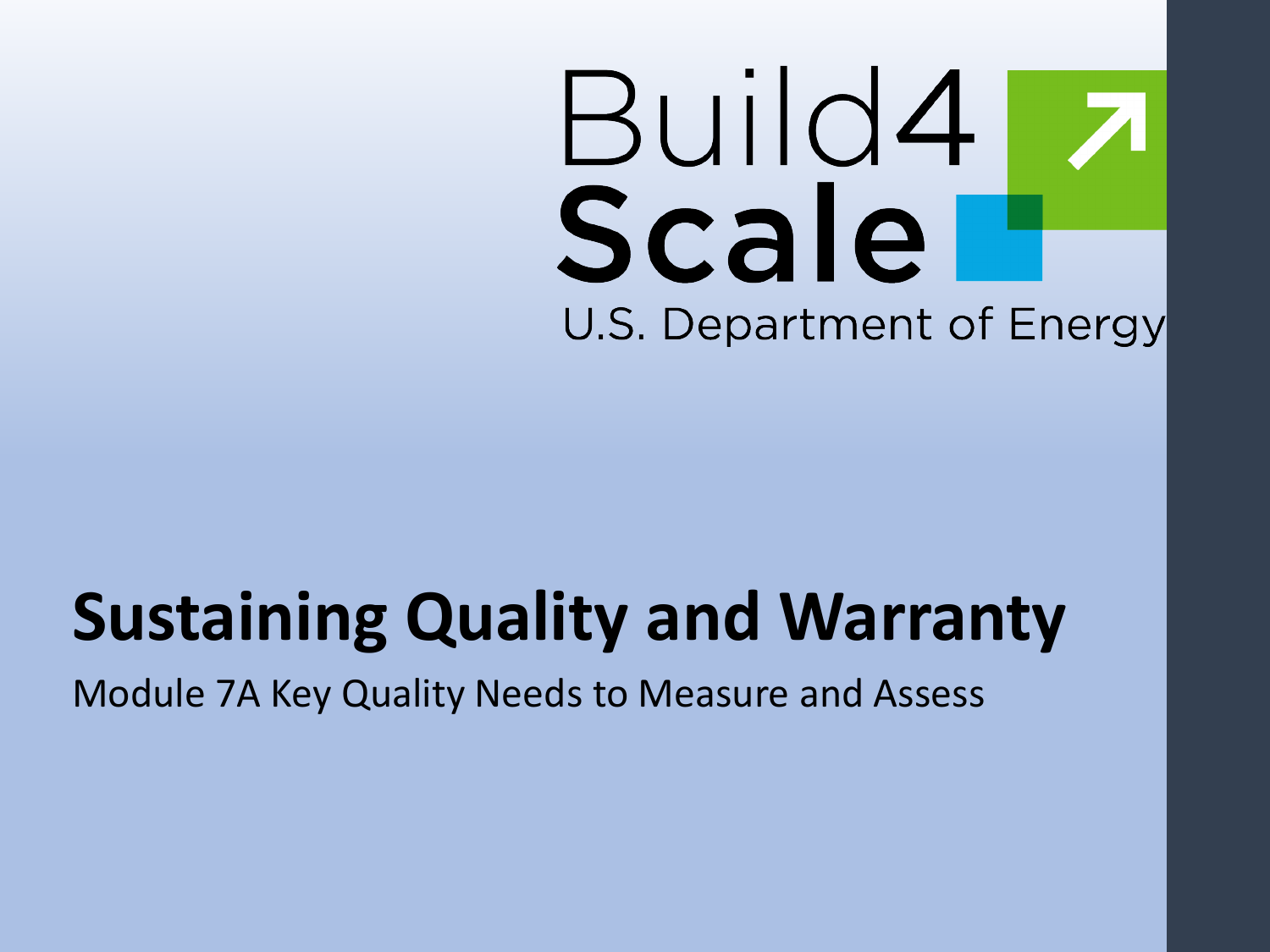### **Motivation**

*Why is this module important?*



 $\Box$  If the product doesn't conform to quality standards (from the customer's point of view), the customer may be unsatisfied, and you may not be able to sell the product.

- $\Box$  The company selling the product is responsible for maintaining 100% control of the product's quality. While the supplier's quality control is critical, the supplier is not responsible for the final product sold.
- $\Box$  There are many sources of variability that impact the product's quality.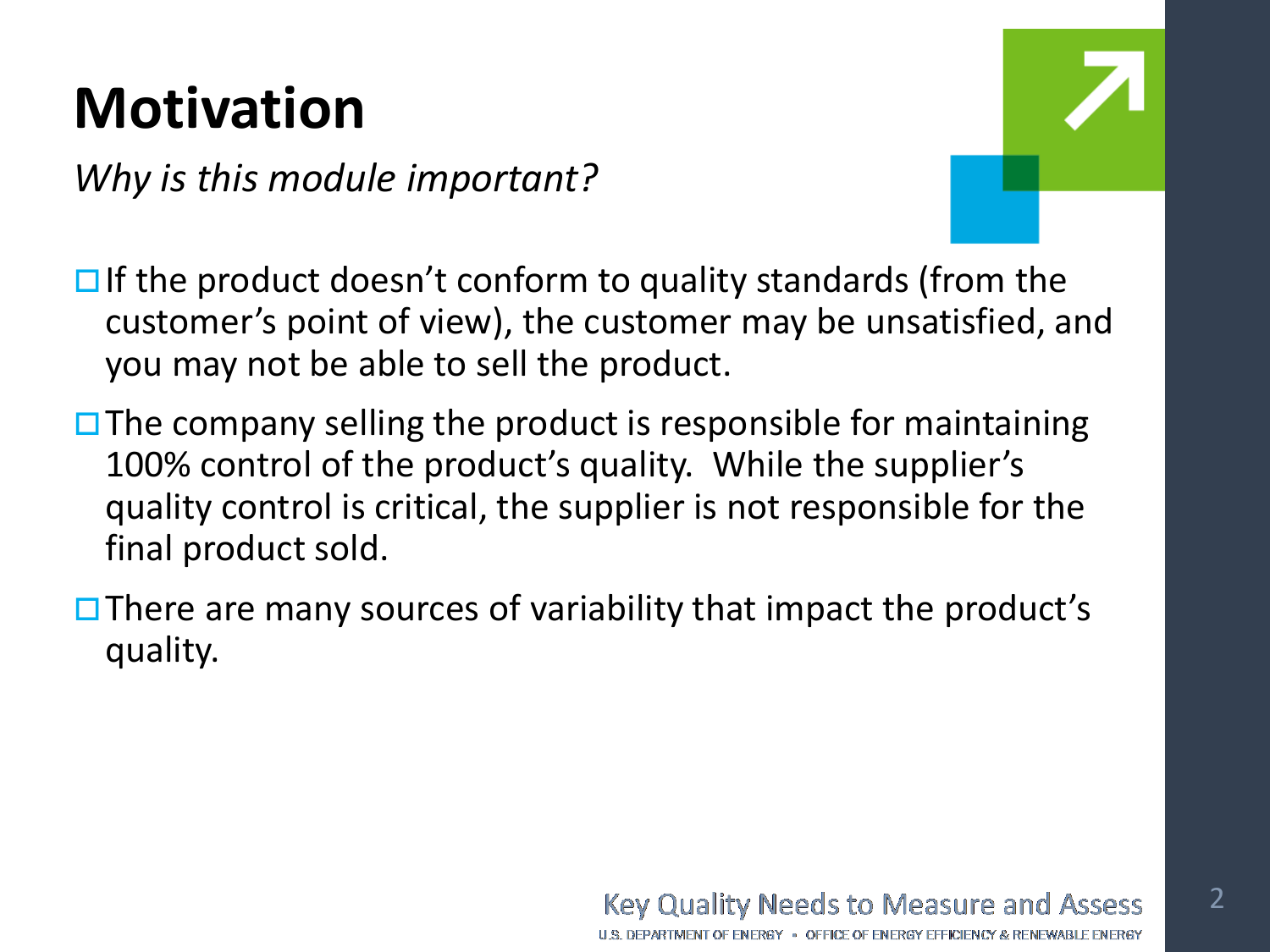### **Module Outline**

 $\square$  Learning objectives

- **□ Acceptance sampling strategies** 
	- —Benefits and risks
	- —Sampling plans
	- —Operating characteristics curve
- **□ Statistical process control (SPC)** 
	- —Understanding types and importance of variations
	- —Variable and attribute control charts
	- —Control chart examples

# **Key Quality Needs to Measure and Assess**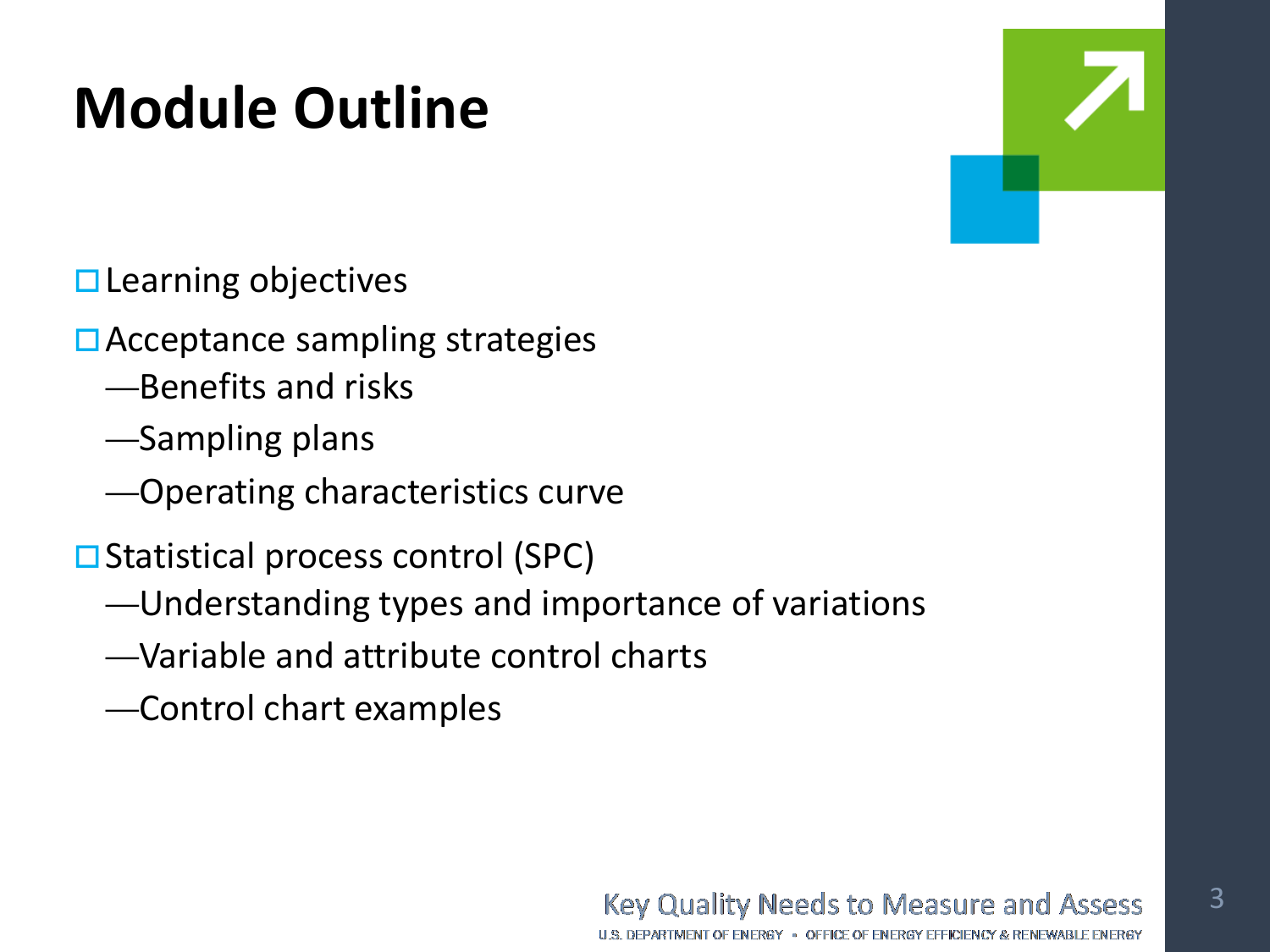### **Learning Objectives**



4

 $\Box$  LO1. Determine quality needs of incoming parts □LO2. Develop quality monitoring control plan

#### **Key Quality Needs to Measure and Assess** U.S. DEPARTMENT OF ENERGY . OFFICE OF ENERGY EFFICIENCY & RENEWABLE ENERGY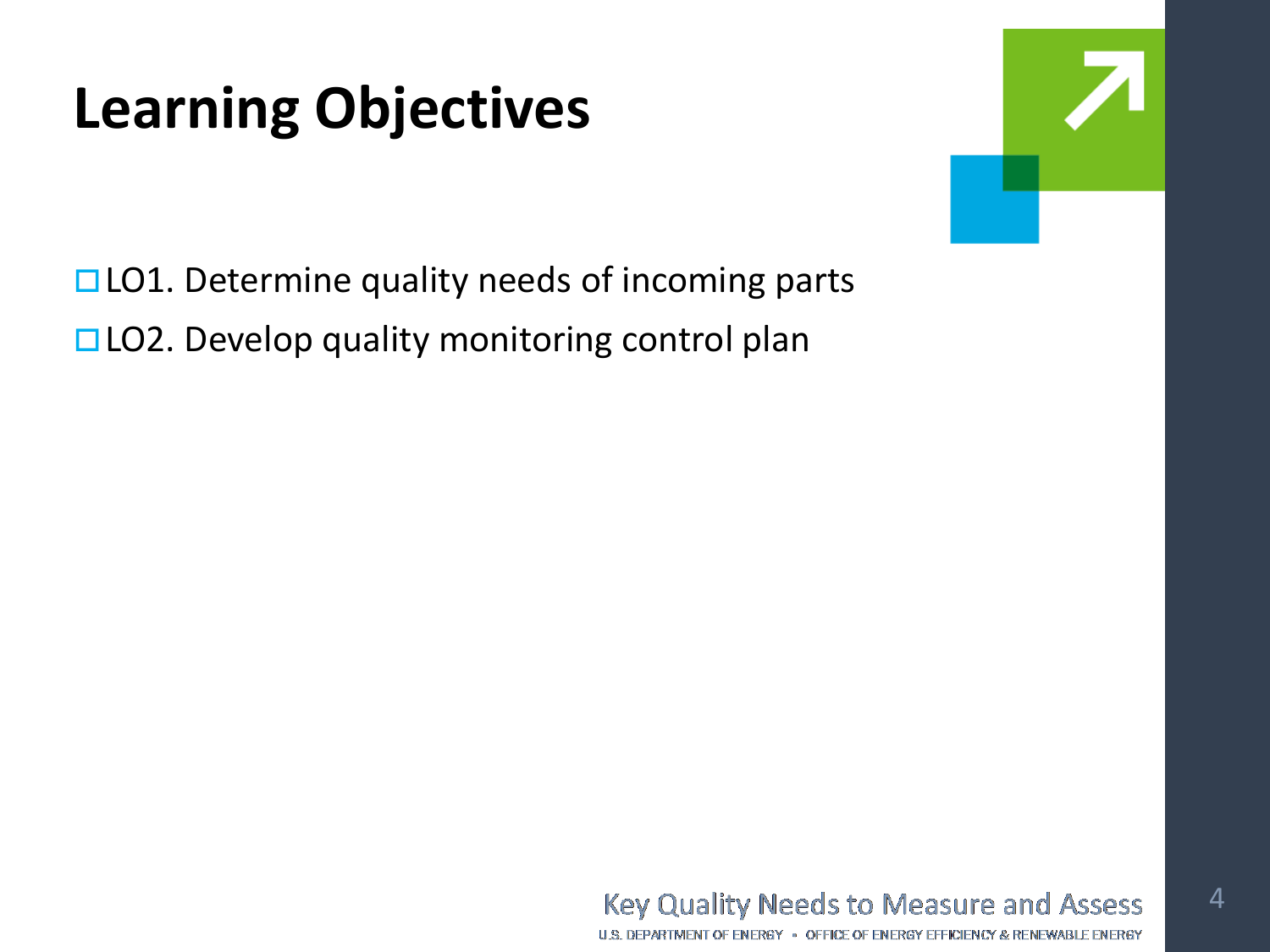### **What This Module Addresses**



- $\Box$  How to implement and conduct efficient acceptance-sampling schemes to decide whether to accept/reject product batches
- $\Box$  What sources of variability impact product quality
- $\Box$  How to use control charts to keep the manufacturing process within statistical control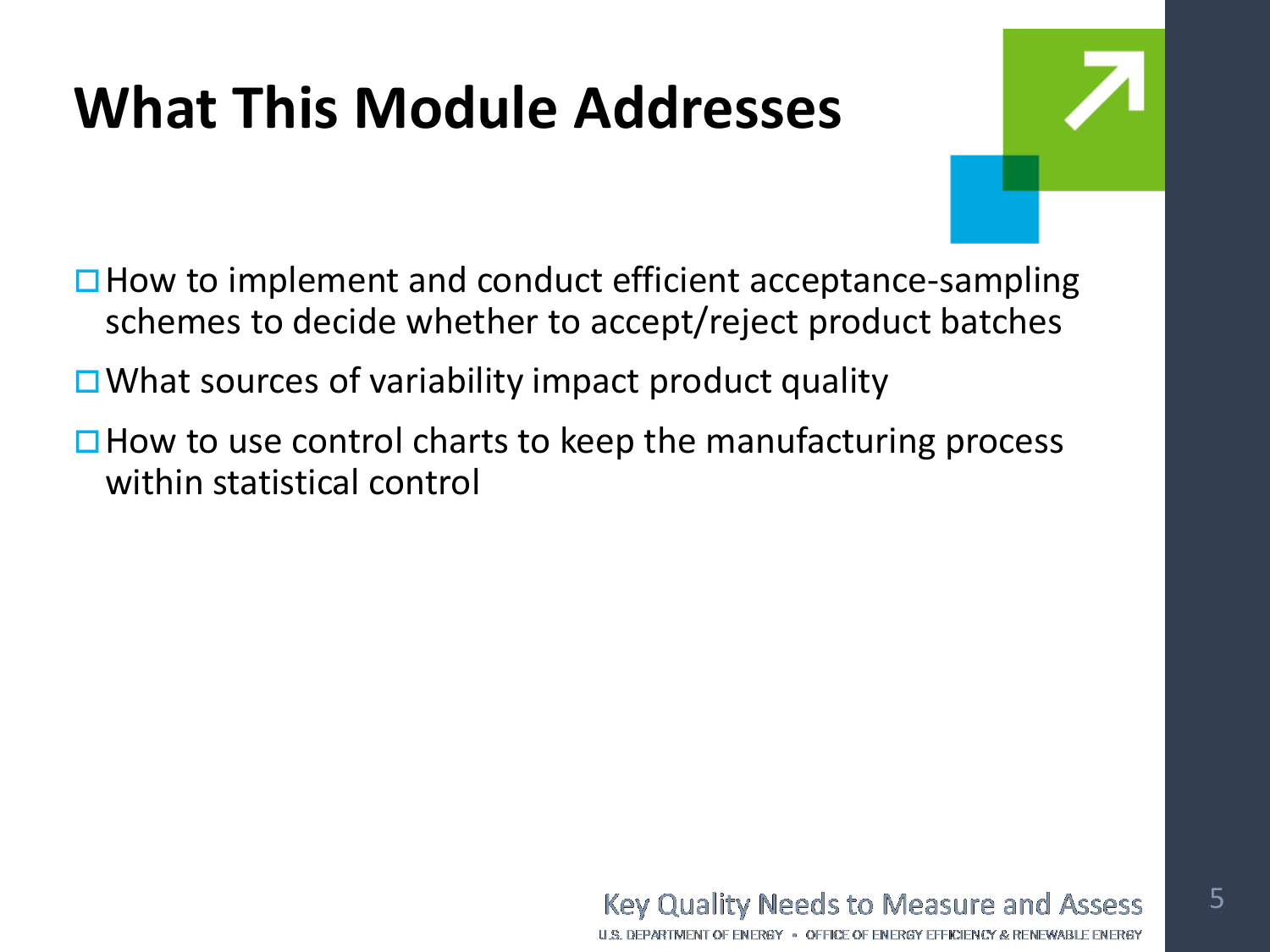*What it is and how it works*

6

**□ Acceptance sampling** verifies that parts coming from a vendor comply with quality requirements

**How it works**:

- $\Box$  A company receives a shipment from its vendor (the company randomly selects a sample from the lot and inspects it)
- $\Box$  Based on the results of inspection, the company accepts or rejects the lot—also known as **lot sentencing**

*Note*: Acceptance sampling plans do not provide a methodology for quality control. They are used only to accept or reject the lots. For real quality control, use SPC tools such as control charts.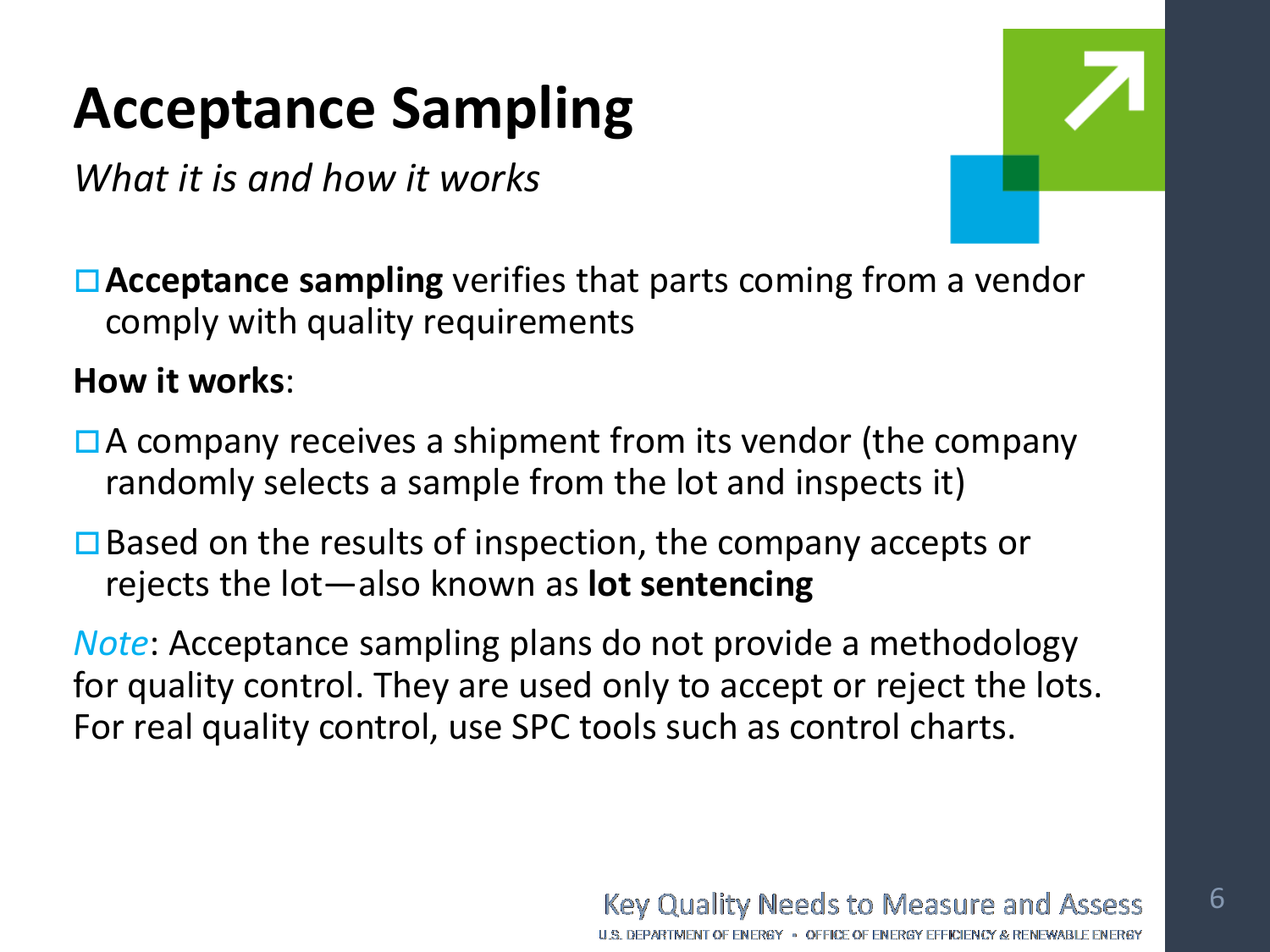*When is it needed?*



- $\Box$  When dealing with an unproven supplier
- $\square$  During start-ups and when manufacturing new products
- $\square$  During destructive testing
- $\Box$  When the cost of 100% inspection is very high, or doing so is not technically feasible
- $\Box$  When products are likely to suffer damage during shipment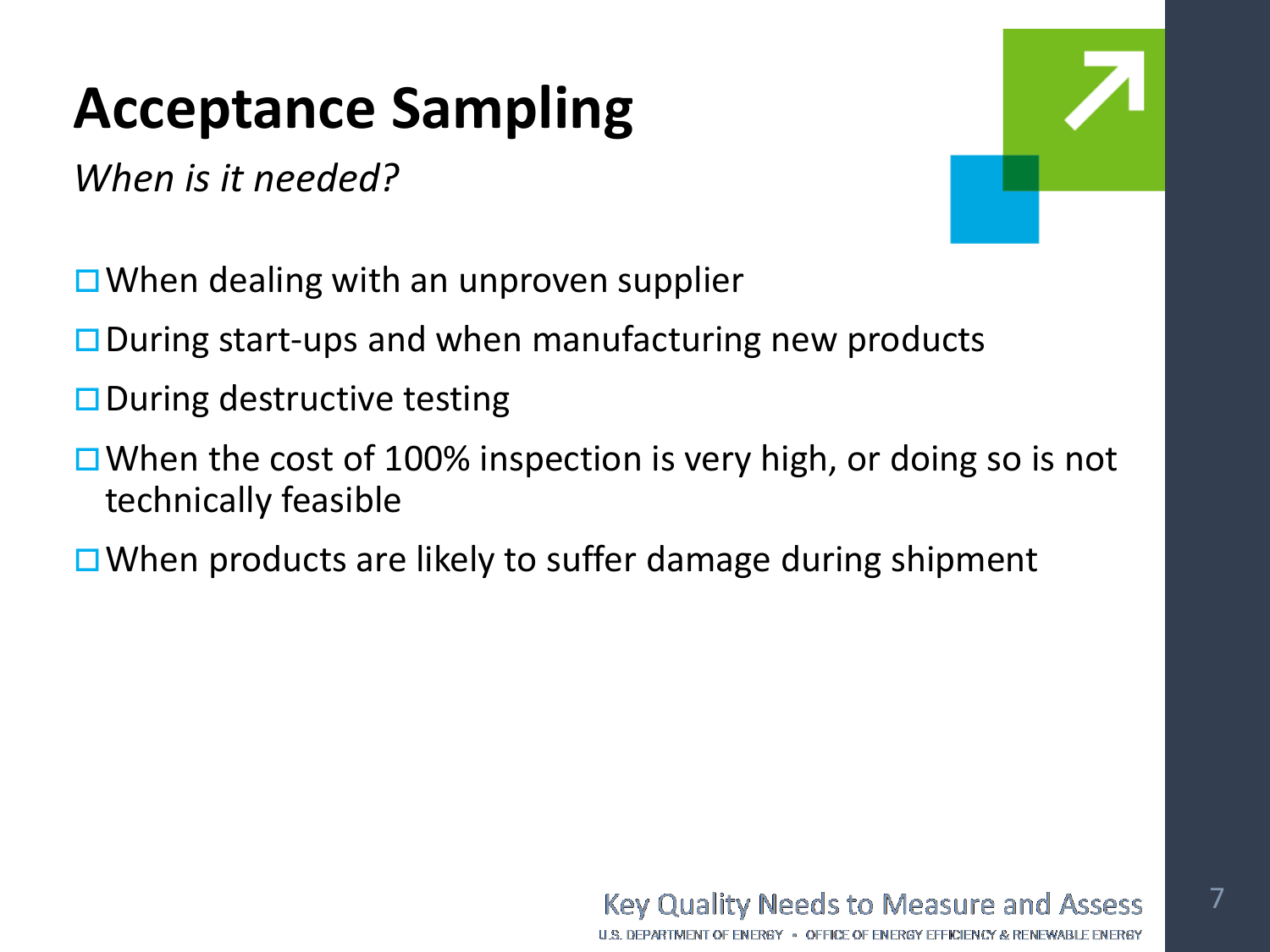*Key benefits*

8

 $\Box$  Motivates suppliers to get it right the first time

- □ Costs less because it requires less inspection-related work (reduces labor and instrument costs)
- **□ Minimizes handling of parts—meaning less likelihood of** damaging a part during the inspection
- $\Box$  Can reduce the amount of inspection error significantly
- $\Box$  Applies to destructive testing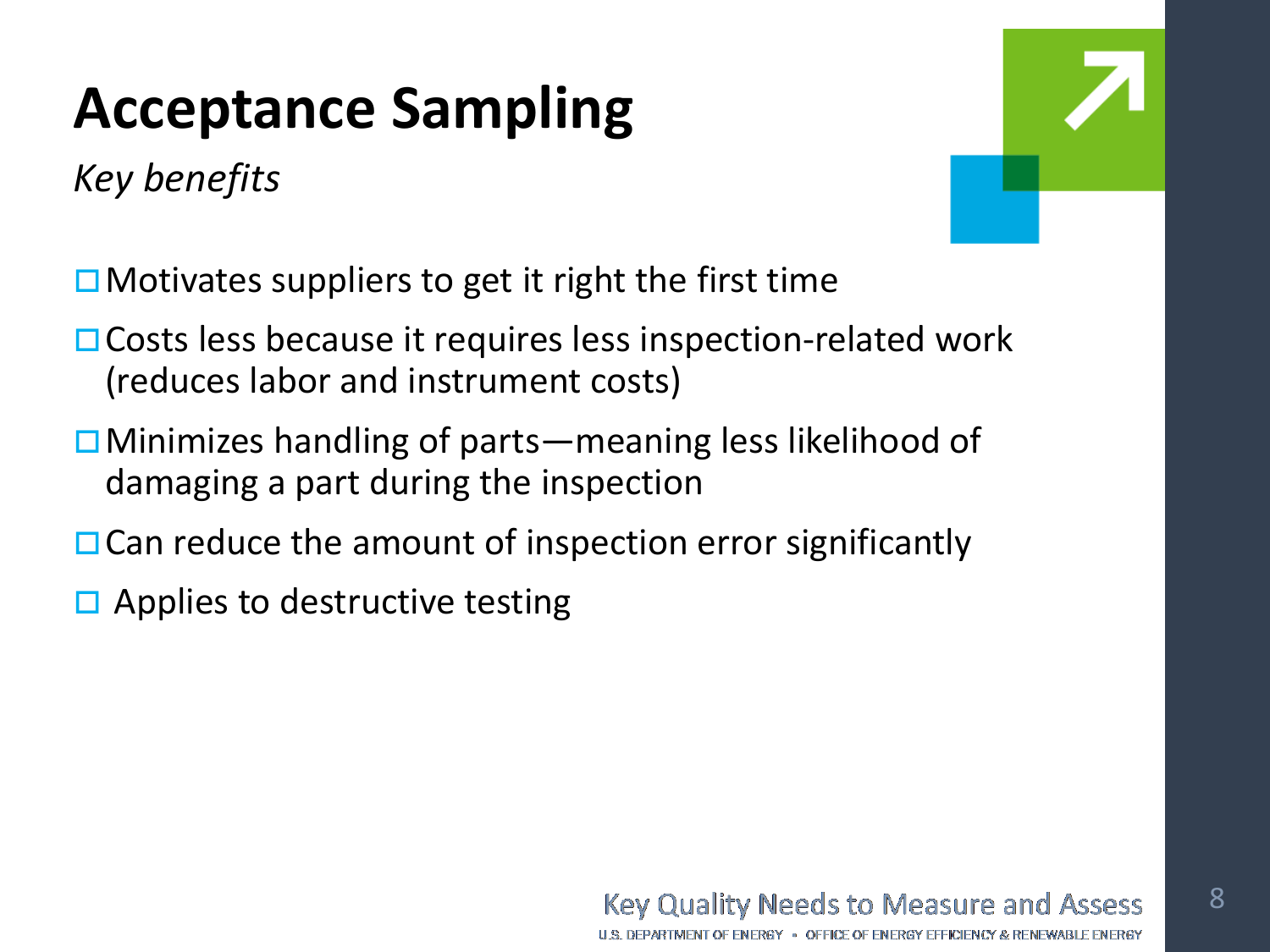*Disadvantages*



- $\Box$  Creates risk of accepting bad lots and rejecting good lots
- □ Does not provide adequate information about the product or manufacturing process
- $\Box$  Requires significant planning and documentation to conduct acceptance sampling compared to 100% inspection
- *Note*: 100% inspection will be considerably more expensive than this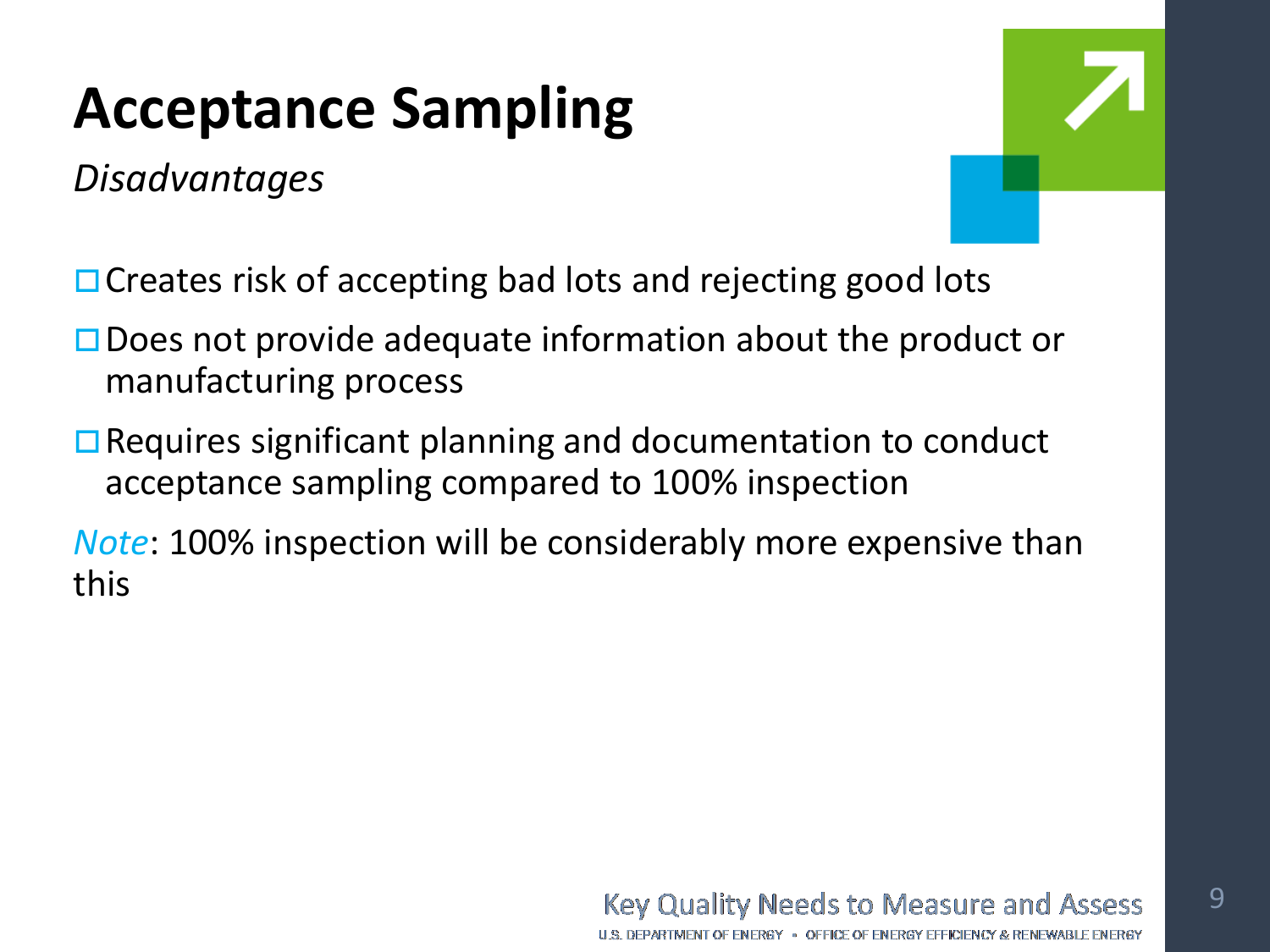# **Types Of Sampling Plans**

*Single and double*



- **Single sampling plan**: Make a lot-sentencing decision based on one sample of *n* units
- **Double sampling plan**: Make a lot-sentencing decision based on two samples
	- —If you decide to reject the lot due to the first sample, you may take a second sample
	- —If the total number of defective items in both samples is less than a predetermined number of defectives, then accept the lot; otherwise, reject it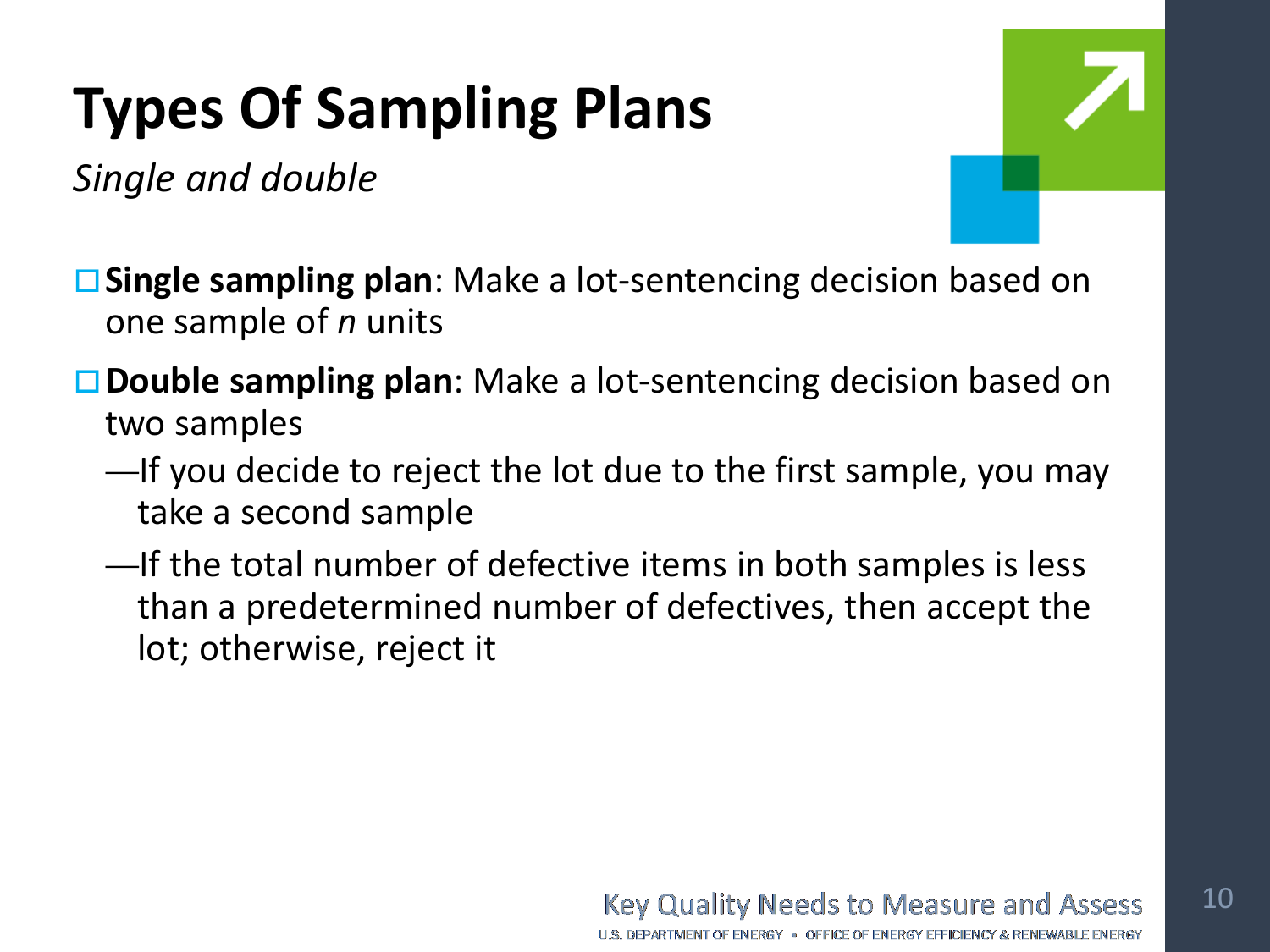## **Types Of Sampling Plans**

*Multiple and sequential*



11

**Multiple sampling plan**: This plan is similar to the doublesampling technique, but you take more than two samples before making a lot-sentencing decision

*Note*: In multiple sampling, the sample sizes, *n*, are usually smaller than they are in single or double sampling

**Sequential sampling plan**: You select units from the lot one at a time. Based on inspection of each unit, accept a lot, reject it, or select another one.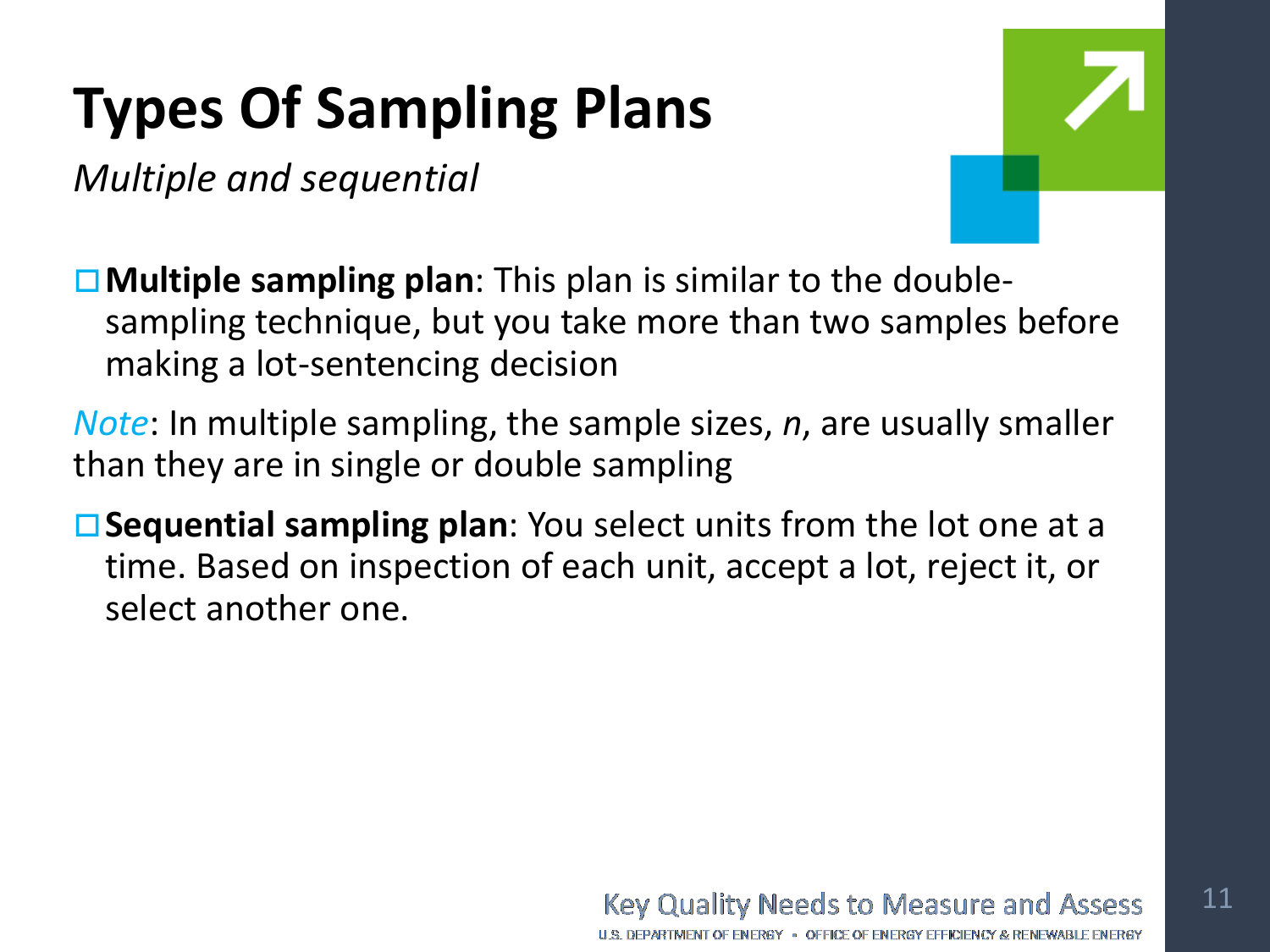### **Formation of Lots for Inspection**

*Key considerations*

 $\Box$  It is more economical to inspect a larger lot than a smaller lot

- $\square$  Lots should be homogeneous
- $\Box$  Lots should be formed so that they conform to the materialshandling systems used in both the supplier's and consumer's facilities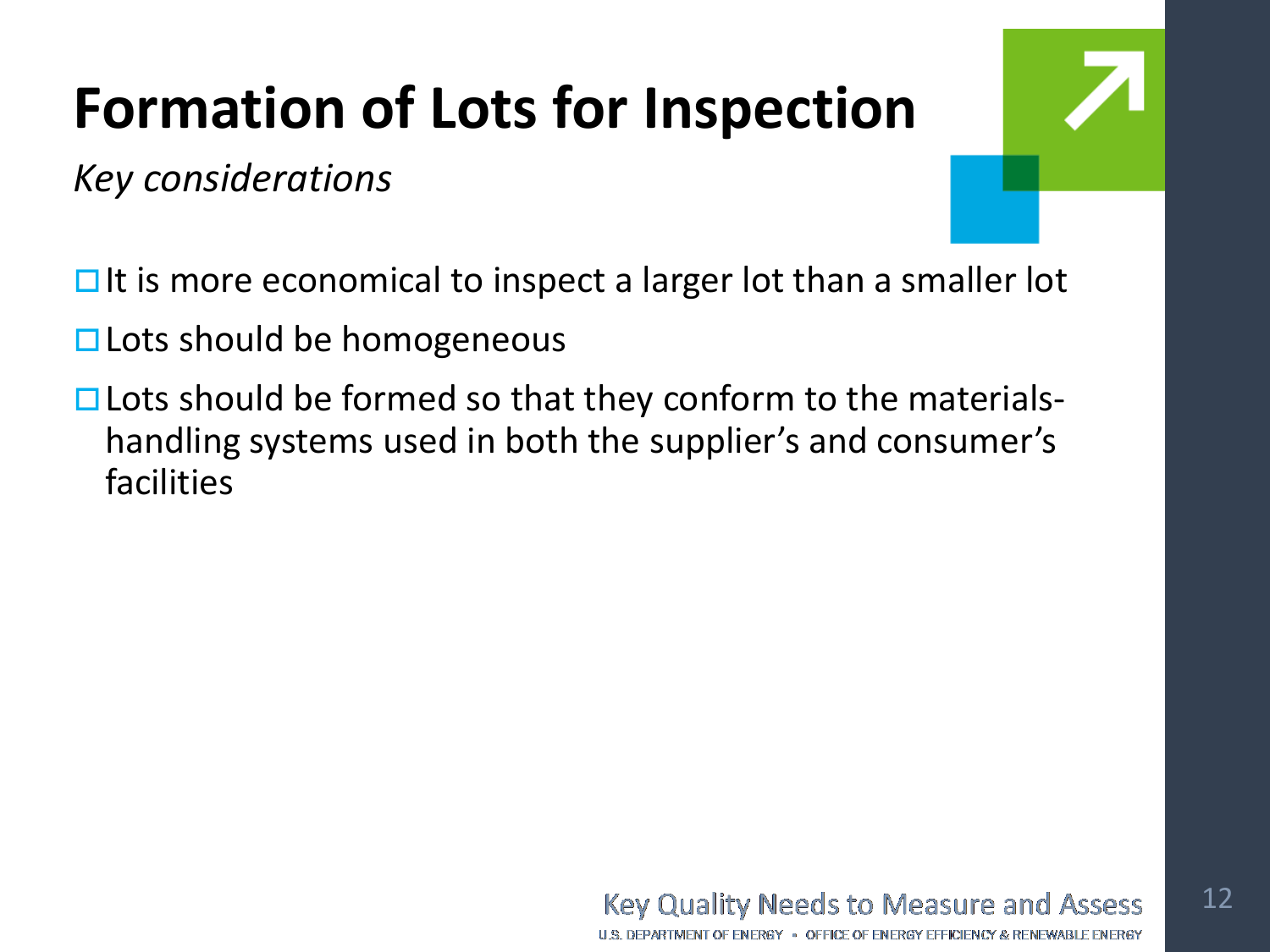

This curve is dependent on risk acceptance to part malfunction

- $\Box$  Line "A" suggests a part that has high risk associated with faultiness—i.e., a part is expensive to replace, and a defect will cause catastrophic failure, like a part in a pacemaker
- $\square$  Line "B" suggests a part that has low risk associated with faultiness—i.e., a part is easy to replace, and a defect will not cause catastrophic issue, an easy-to-replace filter

**Key Quality Needs to Measure and Assess** 

OFFICE OF ENERGY EFFICIENCY & RENEWABLE ENERGY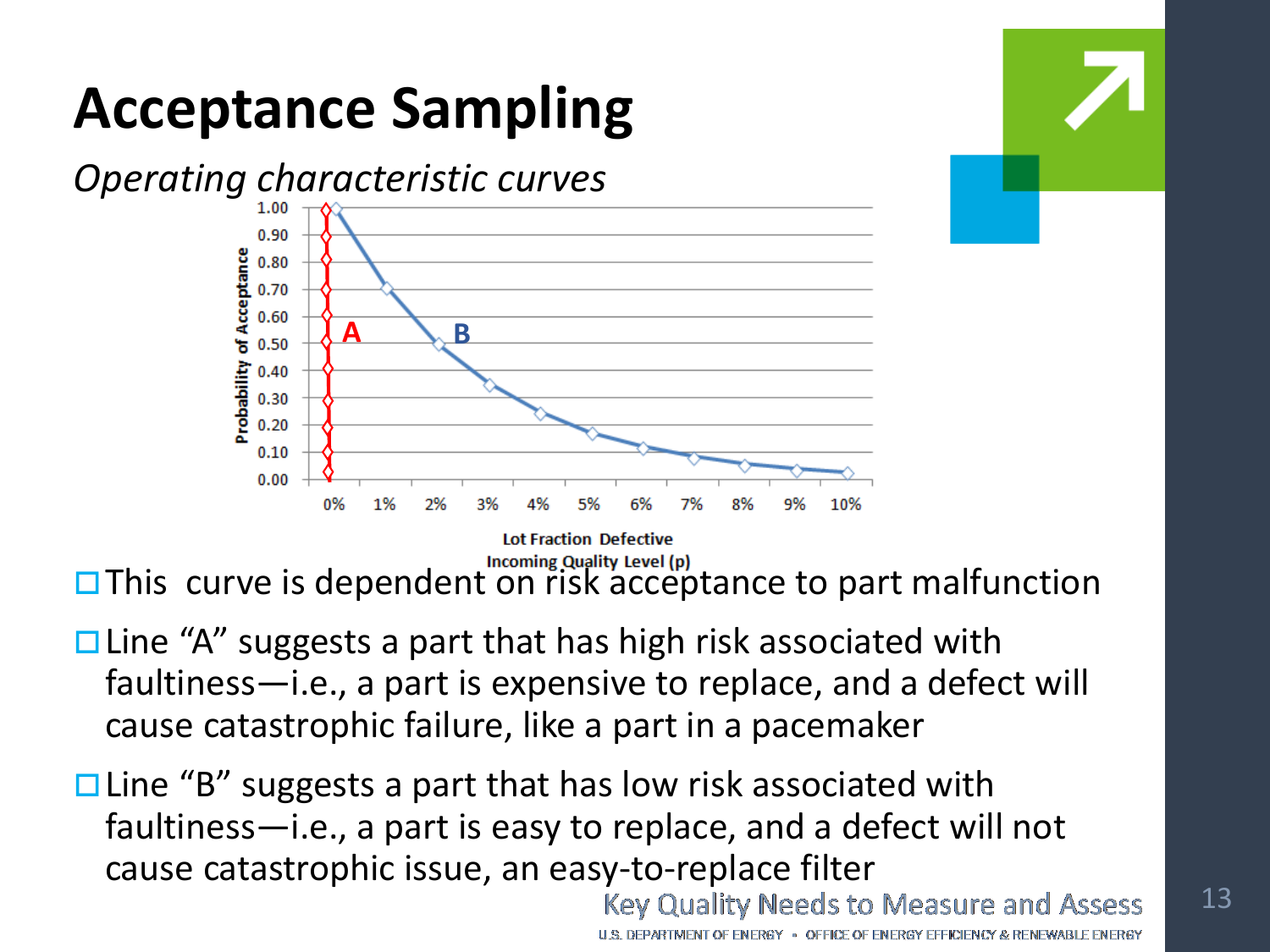### **Statistical Process Control**

*What it is and how to account for it*

- $\Box$  Understanding types and importance of variations
- $\square$  Sources of variations
- **□ Variable and attribute control charts**
- $\Box$  Control chart examples



14

#### **Key Quality Needs to Measure and Assess** U.S. DEPARTMENT OF ENERGY . OFFICE OF ENERGY EFFICIENCY & RENEWABLE ENERGY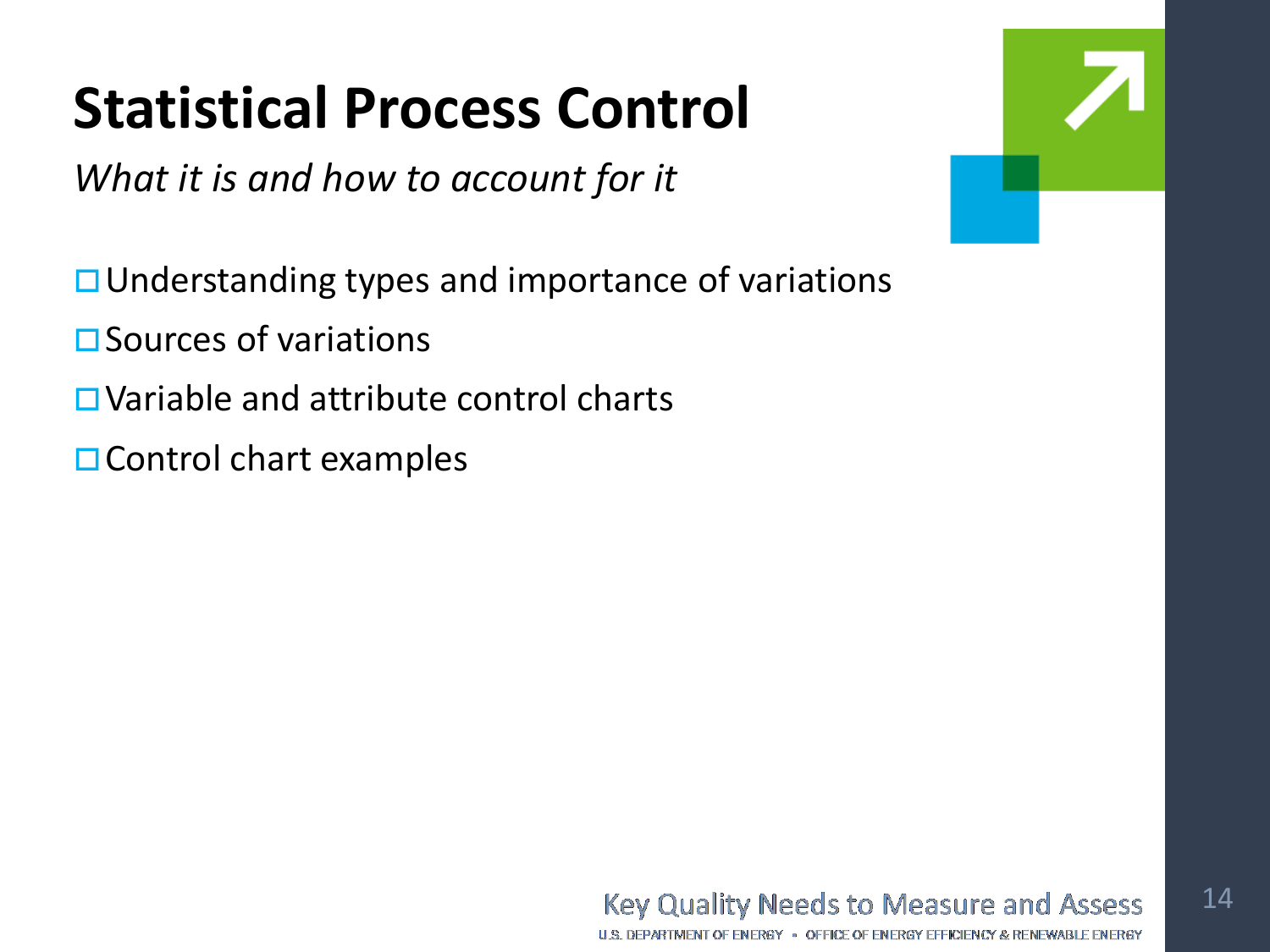# **Understanding Variation**

*Why it's important*



When a process is stable, we consider it **predictable**

 $\Box$  A process affected by special causes is unstable and therefore considered **unpredictable**

 $\Box$  Unpredictable processes need evaluations for acceptability

*While a fast food burger should have consistency—not unpredictability—the placement of the pickle may vary, but the burger will still be acceptable.*

> **Key Quality Needs to Measure and Assess** U.S. DEPARTMENT OF ENERGY . OFFICE OF ENERGY EFFICIENCY & RENEWABLE ENERGY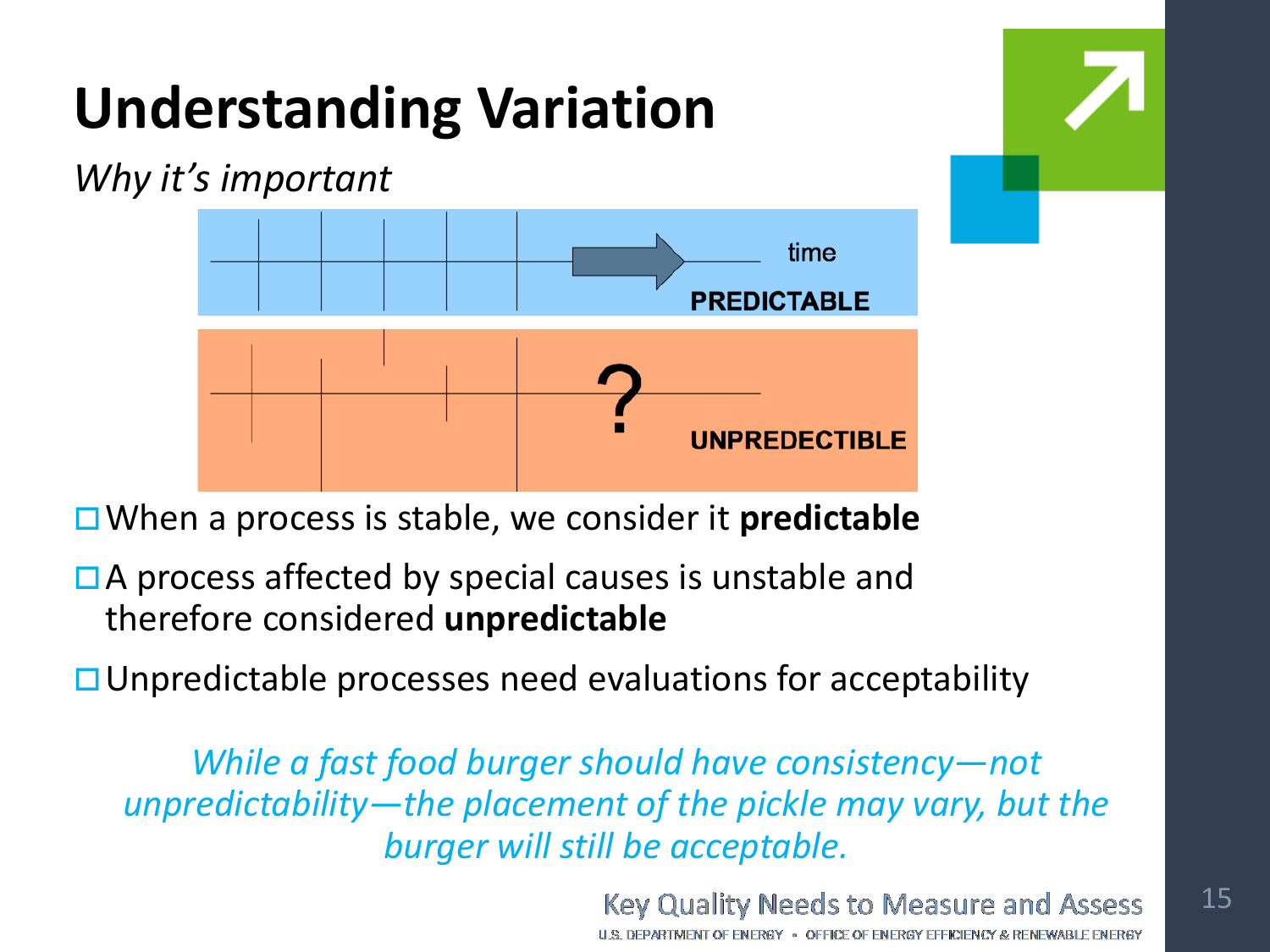

U.S. DEPARTMENT OF ENERGY . OFFICE OF ENERGY EFFICIENCY & RENEWABLE ENERGY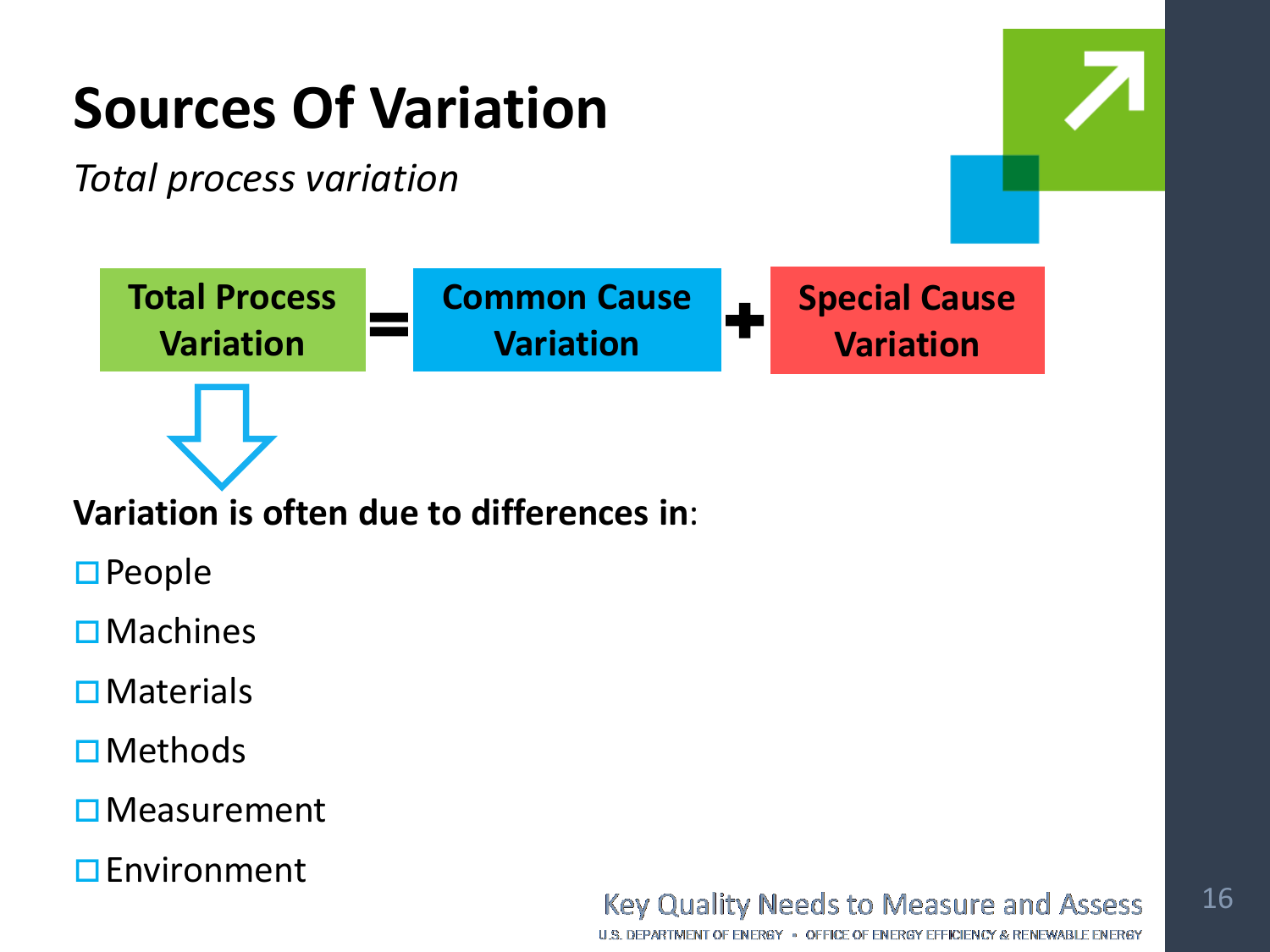

 $\Box$  Naturally occurring and expected events

 $\square$  The result of normal variation in materials, tools, machines, operators, and the environment

*"Common cause" variation in our burger example would be the placement of pickles on different sides of the buns. We expect that level of variation, and it is acceptable.*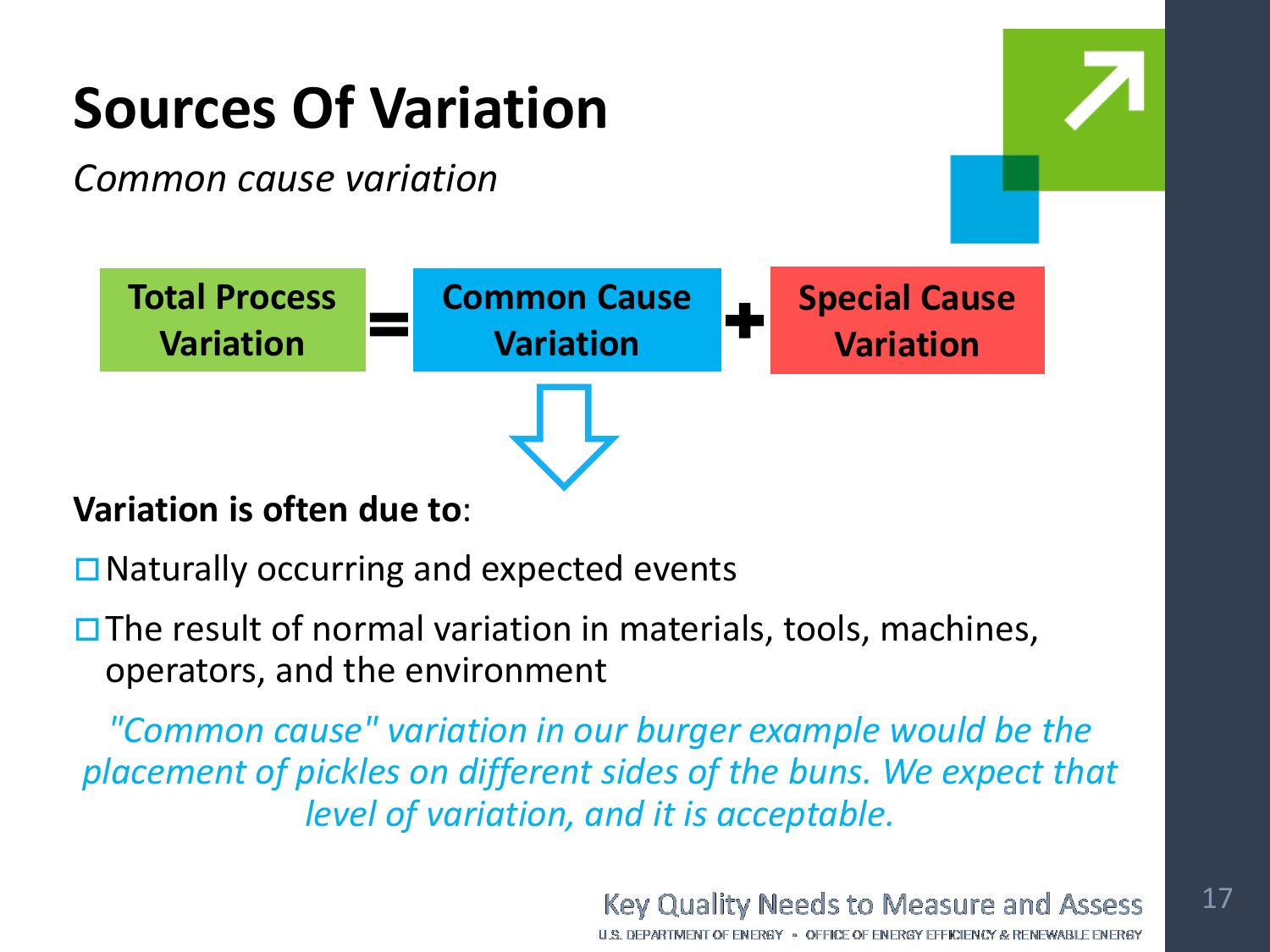

#### **Variation is often due to**:

- □ Abnormal or unexpected variation
- $\Box$  An assignable cause

 $\Box$  Variation beyond what is considered inherent to the process *"Special cause" variation would be realizing many burgers had 10 pickles instead of 1. Clearly, something unusual is causing unacceptable variation and it needs addressing!*

> **Key Quality Needs to Measure and Assess** U.S. DEPARTMENT OF ENERGY . OFFICE OF ENERGY EFFICIENCY & RENEWABLE ENERGY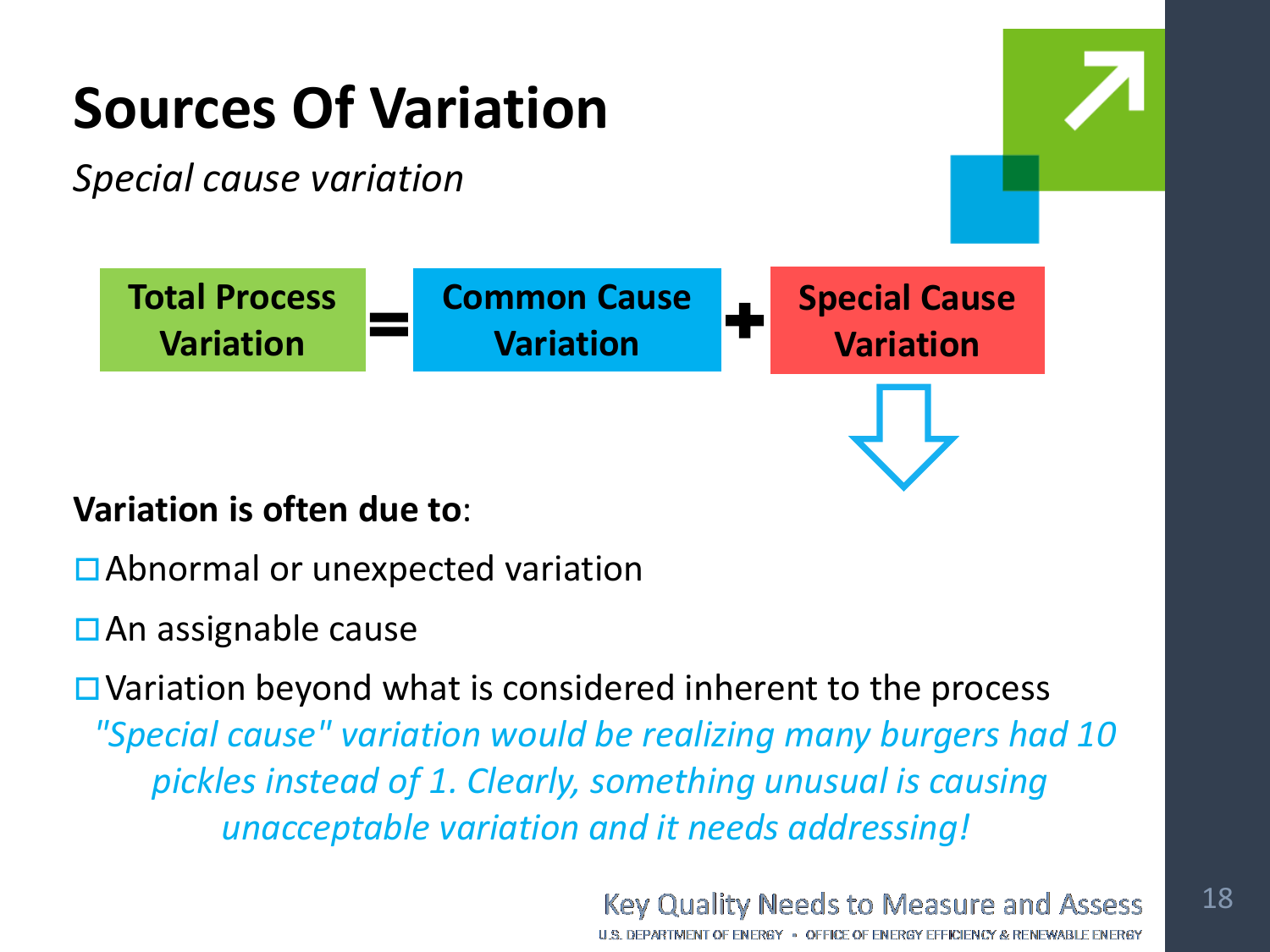### **Statistical Process Control**

*What it is and how to account for it*

**□ SPC** monitors a process to identify special causes of variation and the need for corrective action when appropriate

### SPC relies on **control charts**

### **Control Charts**:

- $\square$  Establish a state of statistical control
- □ Monitor a process and signal when it's out of control
- $\Box$  Determine process capability



#### **Key Quality Needs to Measure and Assess** U.S. DEPARTMENT OF ENERGY . OFFICE OF ENERGY EFFICIENCY & RENEWABLE ENERGY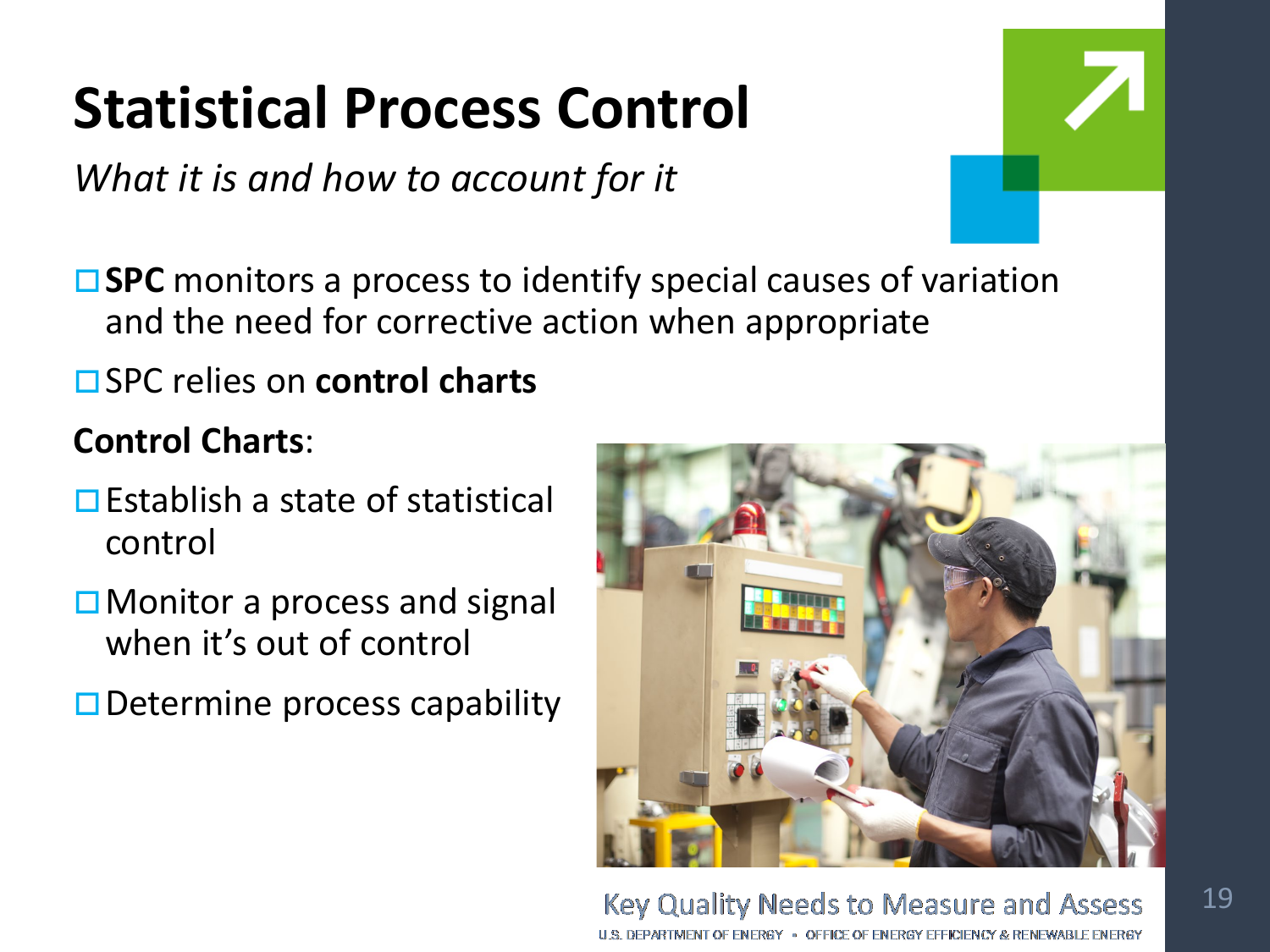### **Control Charts**

*Basics*

Special Cause Variation: Range of **unexpected** variability

Common Cause Variation: Range of **expected** variability



UCL = Process Average + 3 Standard Deviations LCL = Process Average – 3 Standard Deviations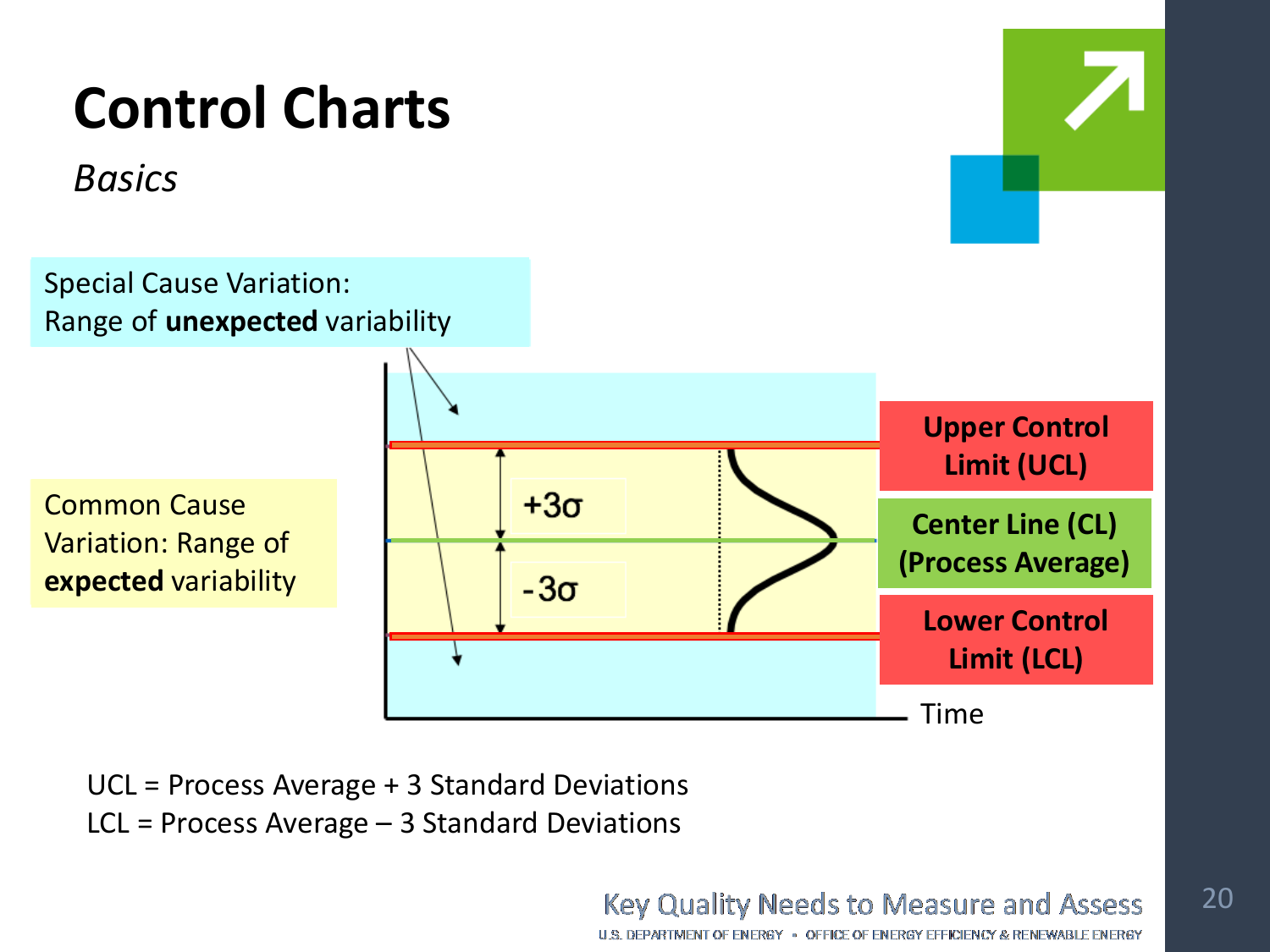### **Control Charts**

*Commonly used types*



### **Variables data (used for measured numeric data)**:

- The standard charts for variables data, **X-bar** and **Range charts**  (R-charts) help determine if a process is stable and predictable
- $\Box$  They use actual numeric data from a process
- **□X-bar and s-charts (an s-chart is more accurate than an R-chart** but needs more data)
- $\Box$  Charts for individuals (x-charts)

*Definitions in the following slides*

**Key Quality Needs to Measure and Assess** U.S. DEPARTMENT OF ENERGY . OFFICE OF ENERGY EFFICIENCY & RENEWABLE ENERGY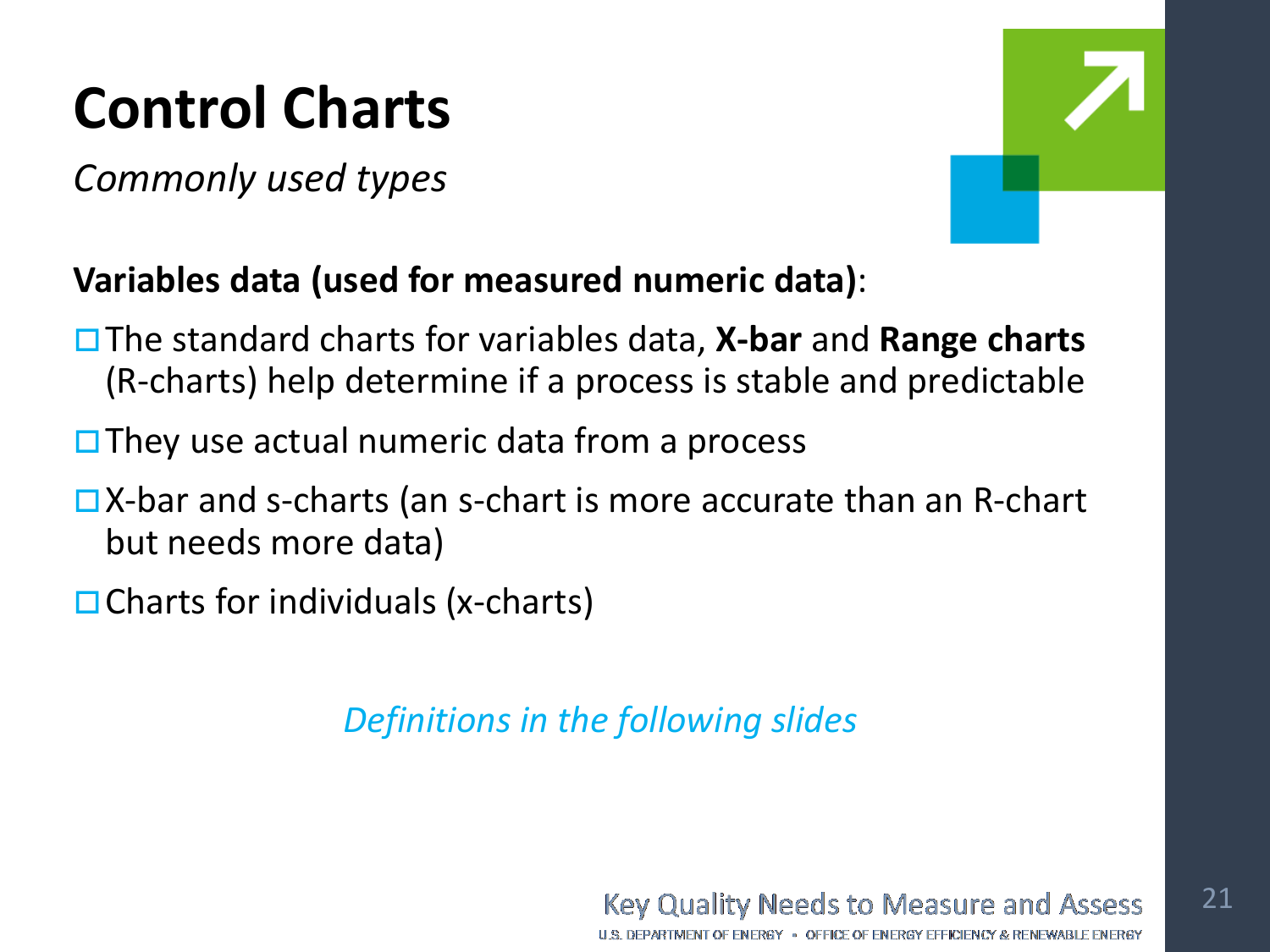### **Control Charts**

*Commonly used types (cont.)*



### **Attribute data (used when variable data is not available)**:

- $\Box$  Attribute data is qualitative data
- $\Box$  For "proportion defectives" (p-chart)
- For "number of defects per item" (c-chart), **attribute data** is not acceptable for production part submissions unless you can obtain **variable data**. Examples of use include the presence or absence of a required label, or the installation of all required fasteners.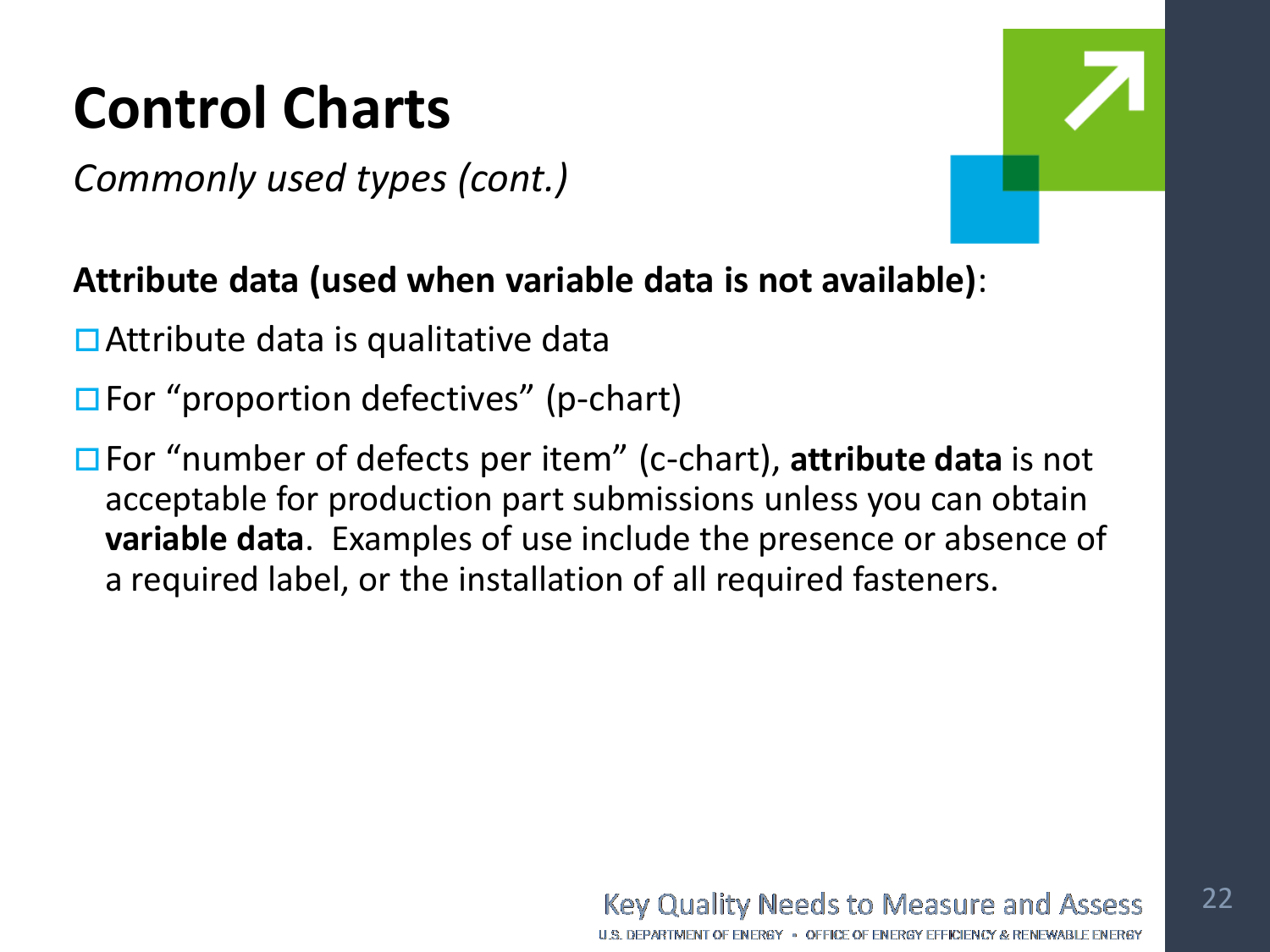### **X-Bar and R-Chart**

*What they are and when to use them (cont.)*

- **□ The R-chart** monitors variables data from regular sample collections. An R-chart shows how the range of the subgroups changes over time.
- $\square$  Processes that have a subgroup size of two or more use it
- $\Box$  It starts with at least 20 subgroups of observed values
- $\Box$  The chart tells when to correct the process and when to leave it alone
- $\Box$  It distinguishes between normal and abnormal variation



#### **Key Quality Needs to Measure and Assess**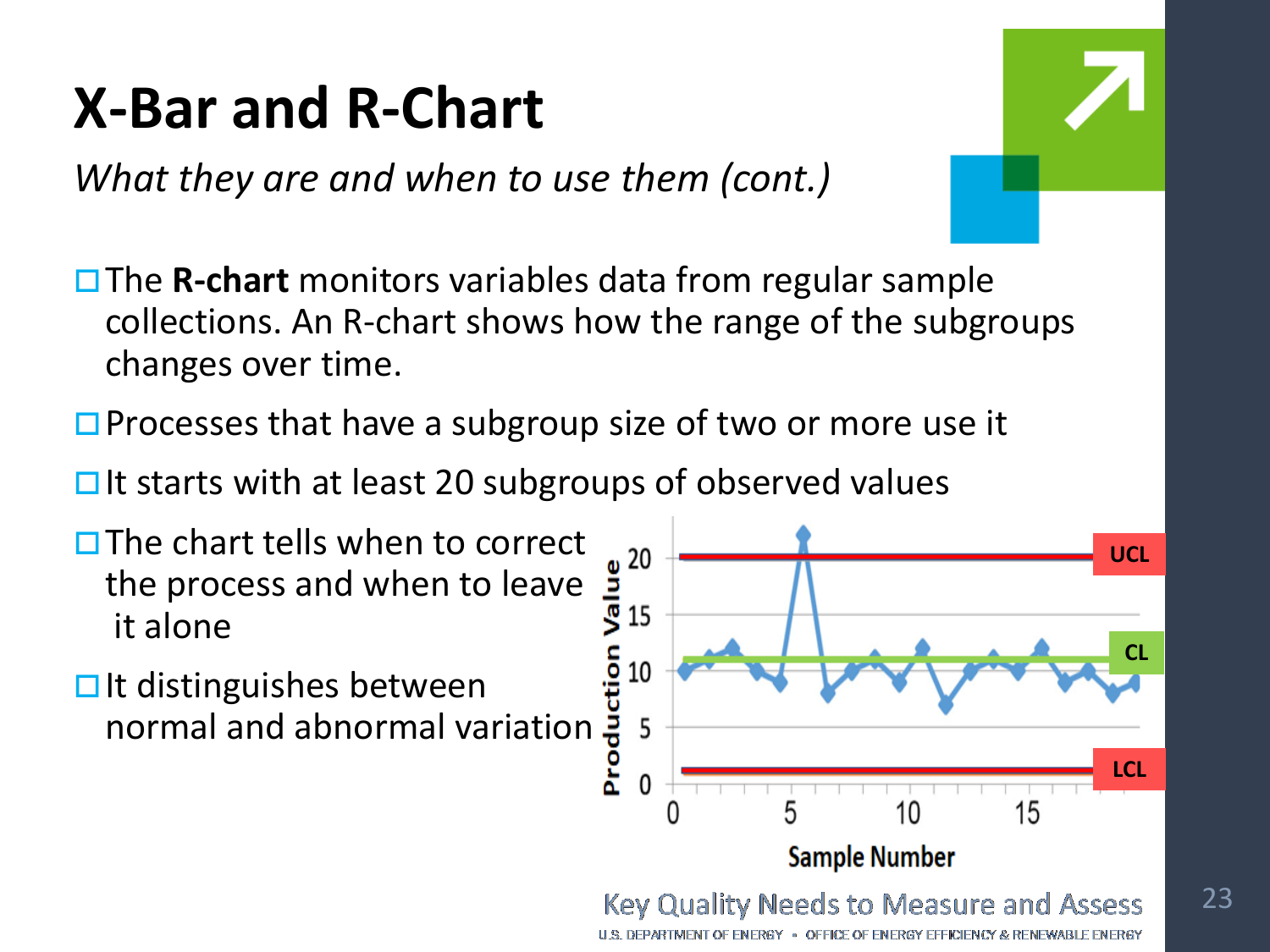### **Computing Control Limits**



**□The value A<sub>2</sub>R** is used to estimate **3σ** (where A<sub>2</sub> is known as the Shewhart Factor) and it depends on the subgroup size *n*

 $\square$  The upper and lower control limits are as follows:

| Upper Control | $=$            | $\overline{X}$                 | $\overline{A}_2(\overline{R})$ |
|---------------|----------------|--------------------------------|--------------------------------|
| Limit (UCL)   | $\overline{X}$ | $\overline{A}_2(\overline{R})$ |                                |

| Lower Control | $=$ | $\overline{X}$ | $A_2(\overline{R})$ |
|---------------|-----|----------------|---------------------|
|---------------|-----|----------------|---------------------|

**Key Quality Needs to Measure and Assess**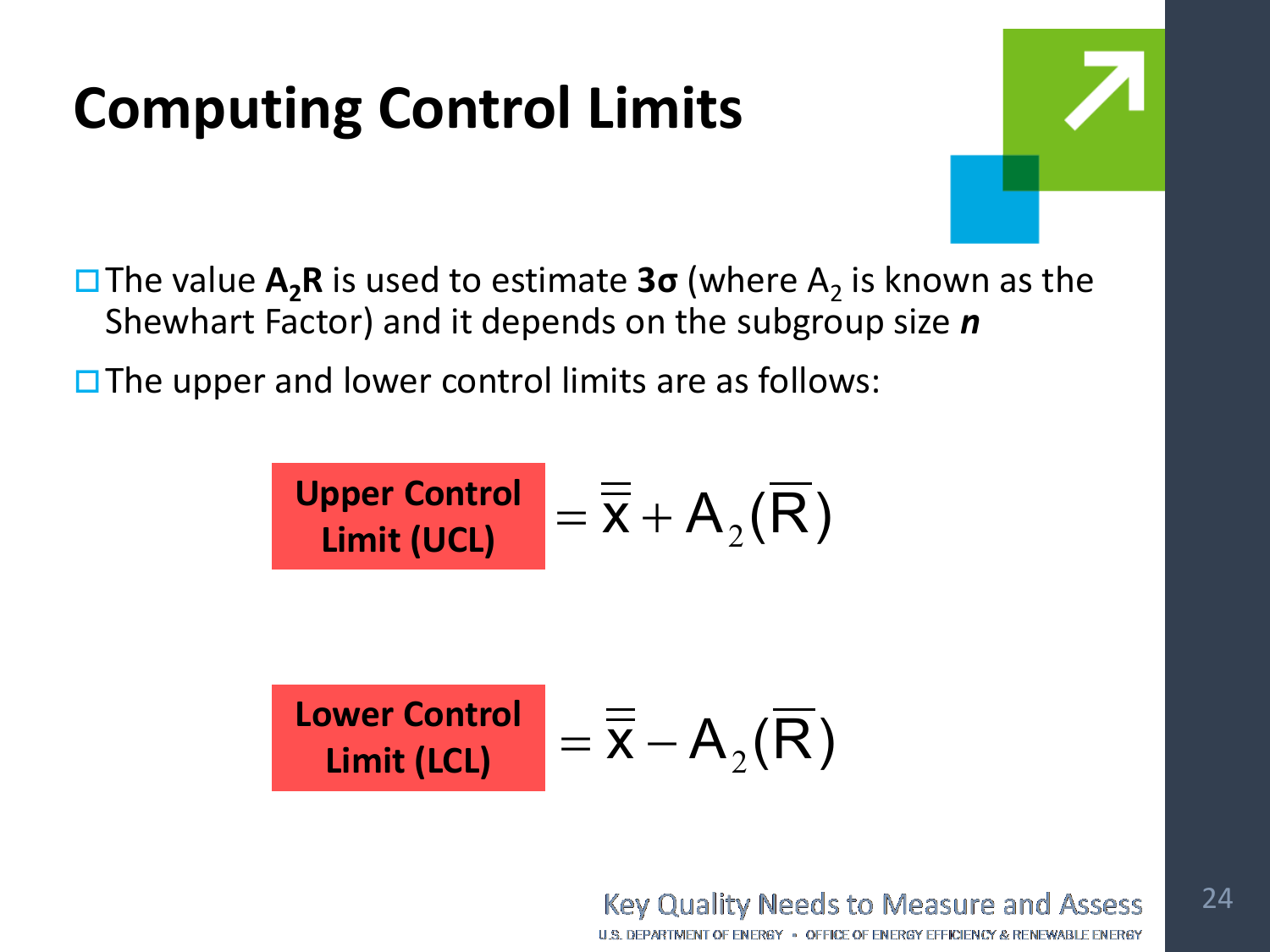### **R-chart Control Limits**



 $\square$  The upper and lower control limits for an R-chart are as follows:



Where  $D_4$  and  $D_3$  are taken from the **Shewhart table** for subgroup  $size = n$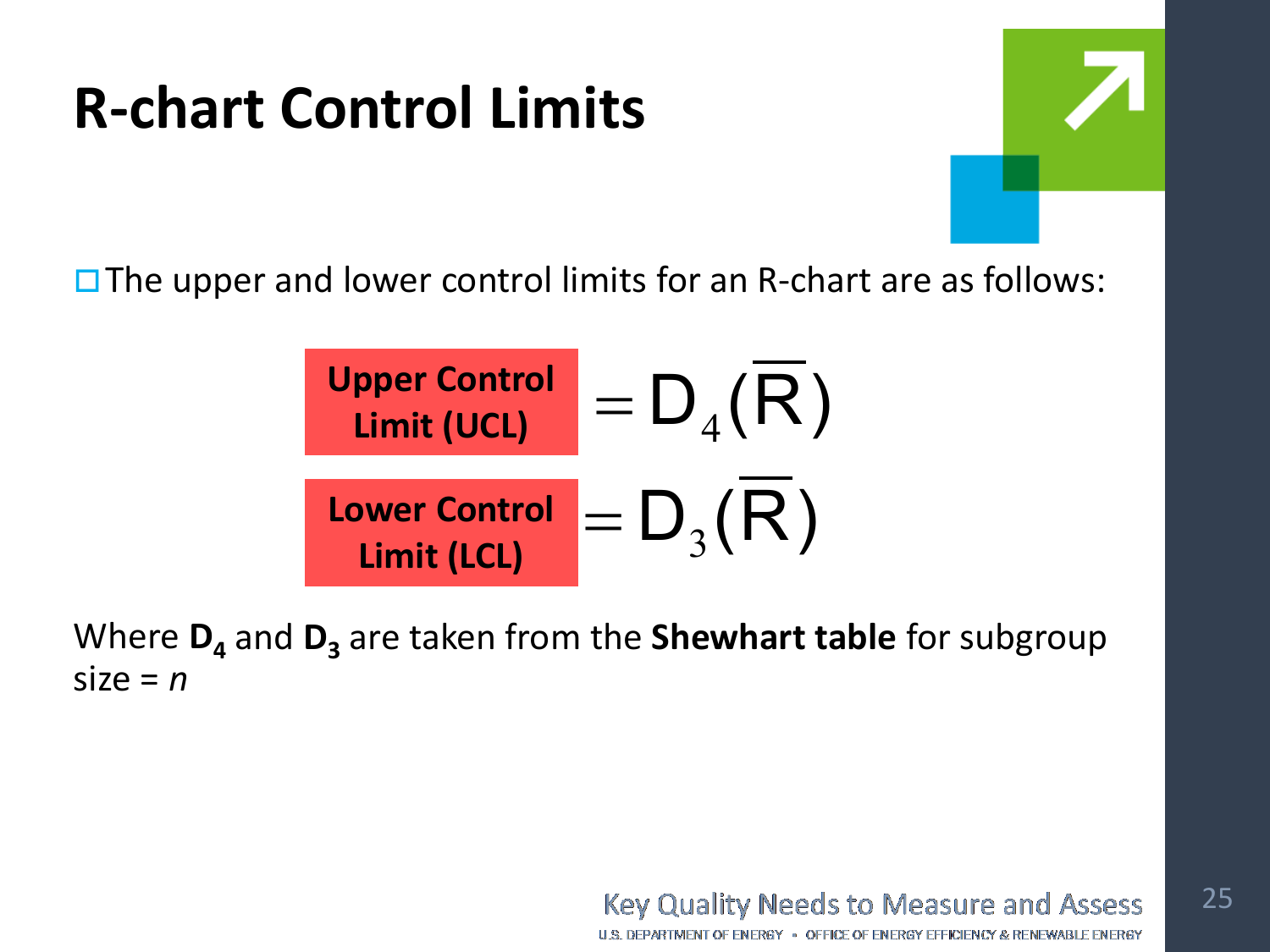### **X-Bar and R-Charts**

*Example*

26

### **Process measurements**

| <b>Sample</b><br><b>Collected</b> |    |                                |    | <b>Subgroup Measurements</b> |                             |                             |  |
|-----------------------------------|----|--------------------------------|----|------------------------------|-----------------------------|-----------------------------|--|
| on Day<br><b>Number</b>           |    | <b>Individual Measurements</b> |    | Mean, X-Bar                  | Range, R                    |                             |  |
| 1                                 | 15 | 17                             | 15 | 11                           | 14.5                        | 6                           |  |
| 2                                 | 12 | 16                             | 9  | 15                           | 13.0                        | 7                           |  |
| 3                                 | 17 | 21                             | 18 | 20                           | 19.0                        | 4                           |  |
| 4                                 | 14 | 13<br>17<br>18                 |    | 15.5                         | 4                           |                             |  |
|                                   |    |                                |    |                              | <b>Grand Mean</b><br>equals | <b>Mean Range</b><br>equals |  |
|                                   |    |                                |    |                              | =                           | R                           |  |

#### **Key Quality Needs to Measure and Assess**

U.S. DEPARTMENT OF ENERGY . OFFICE OF ENERGY EFFICIENCY & RENEWABLE ENERGY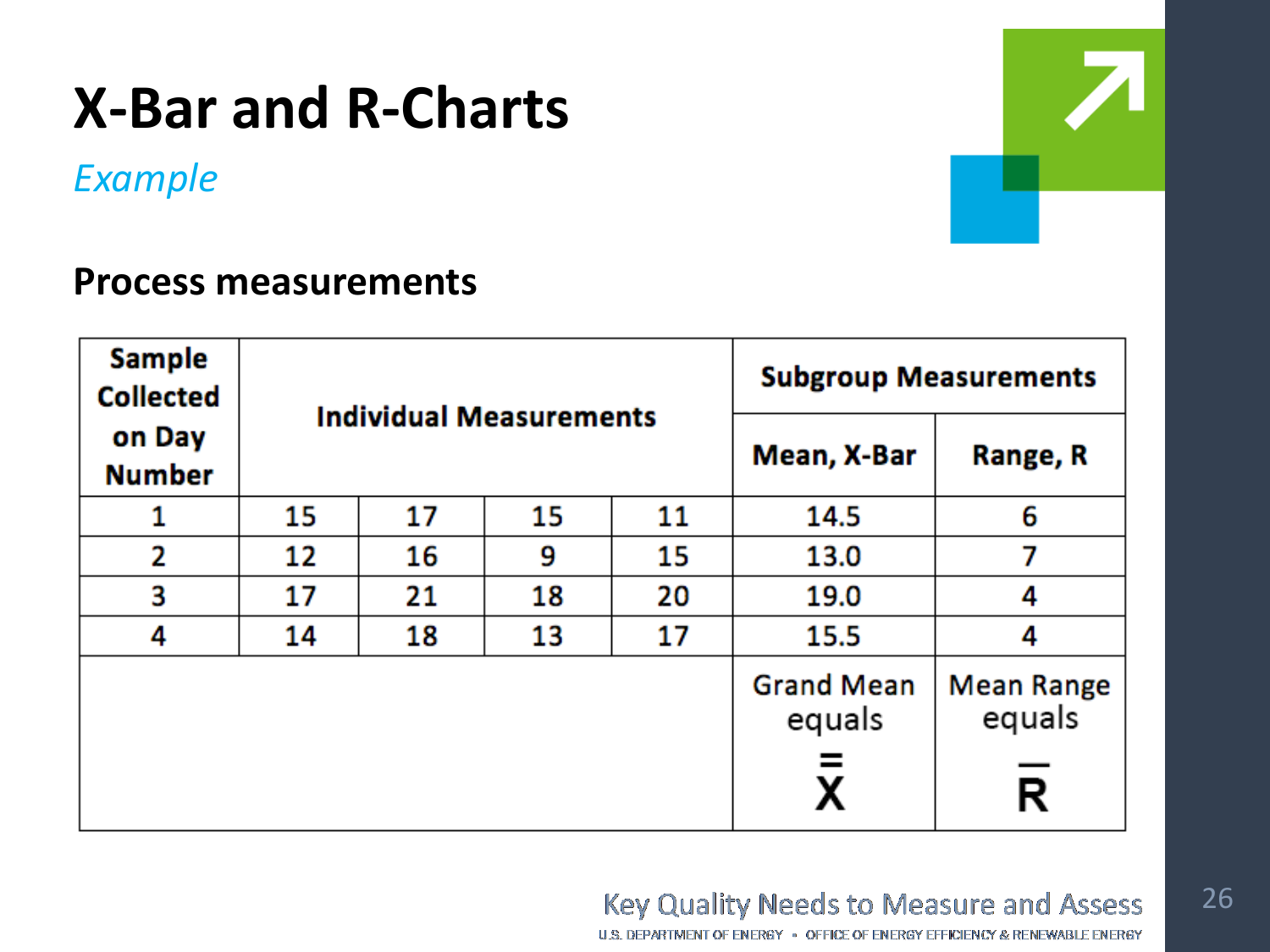### **X-Bar and R-Charts**

### *Solution*



| __ |  |
|----|--|
|    |  |

U.S. DEPARTMENT OF ENERGY . OFFICE OF ENERGY EFFICIENCY & RENEWABLE ENERGY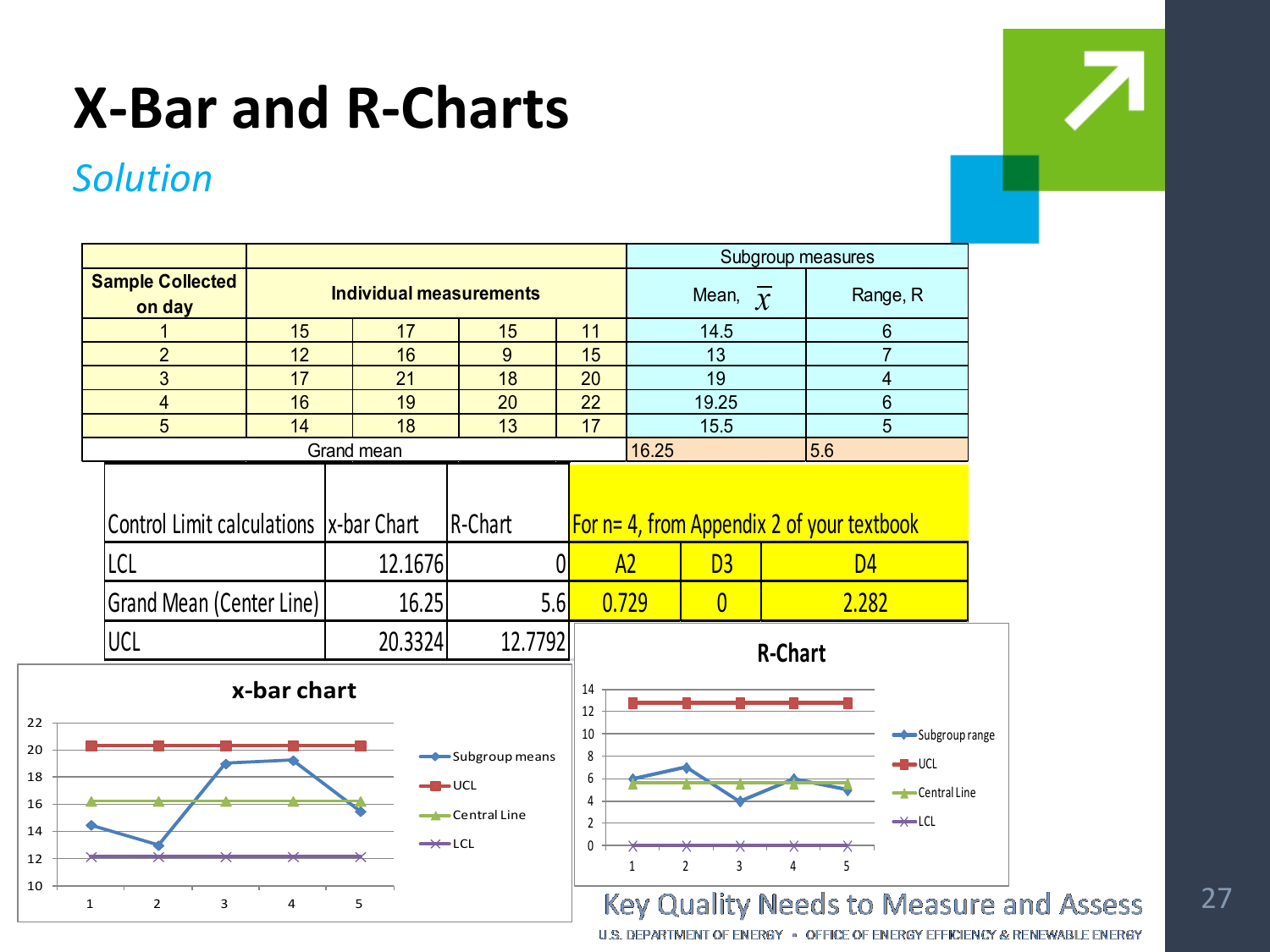### **Process Stability**

- 
- $\square$  Process variation is random variation (i.e., has a common cause) and not nonrandom variation (i.e., has no special or assignable causes)
- $\Box$  The use of process control charts determines process stability
- $\Box$  Generally, if at least one point plots beyond the control limits or much farther away from the process mean than is expected, the process is out of control
- $\Box$  Additionally, if the data points behave in a systematic or nonrandom manner, then the process may be out of control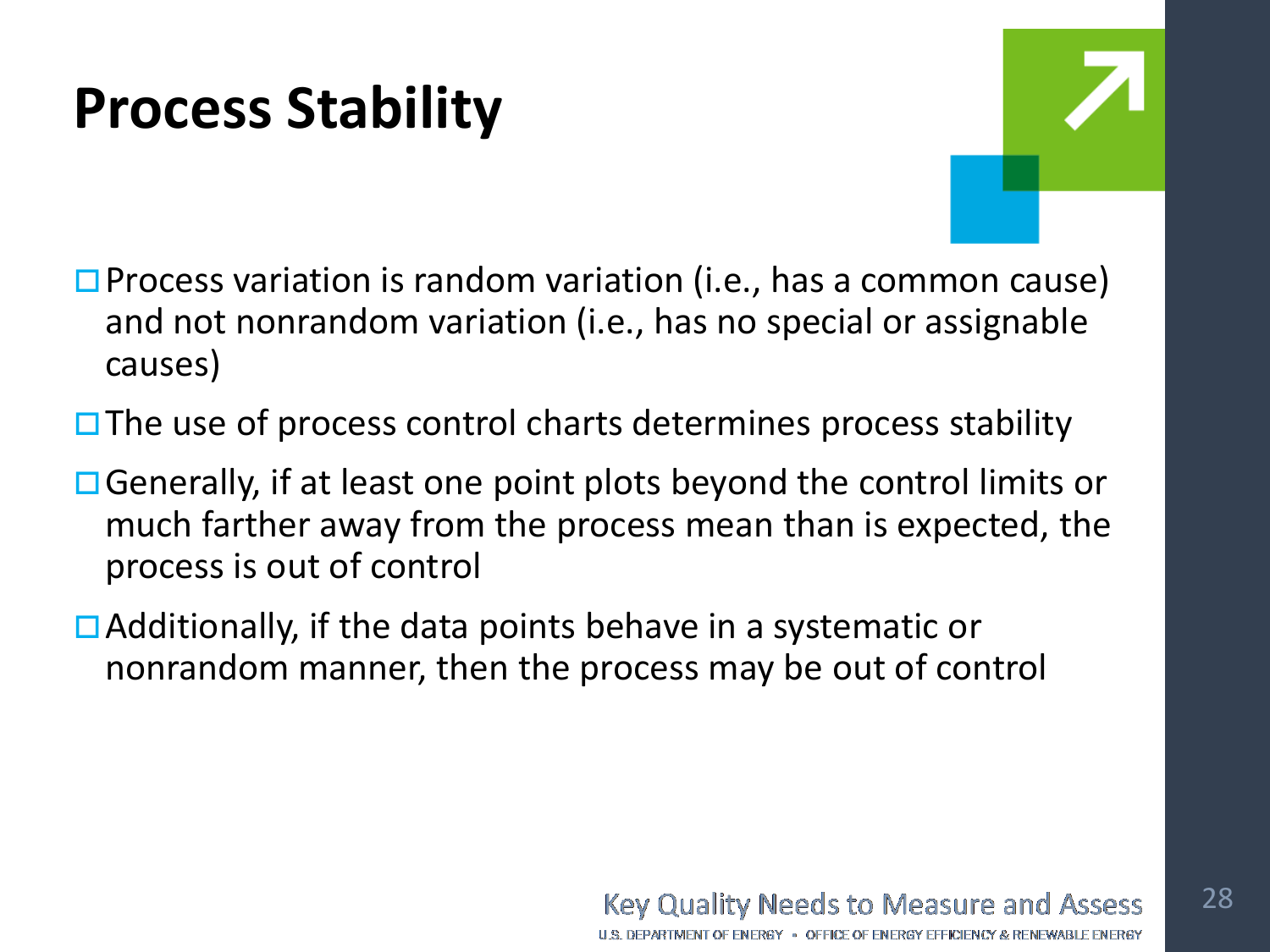### **Attribute Charts**

- $\Box$  Attribute charts can assist in monitoring processes providing goods or services
- $\Box$  These charts can be used whenever counts or percentages of nonconformities can be obtained
- **□ p chart:** fraction nonconforming
- **□** np chart: number nonconforming
- **Percent nonconforming charts**
- **□ c charts:** counts of nonconformities
- **u charts:** nonconformities per unit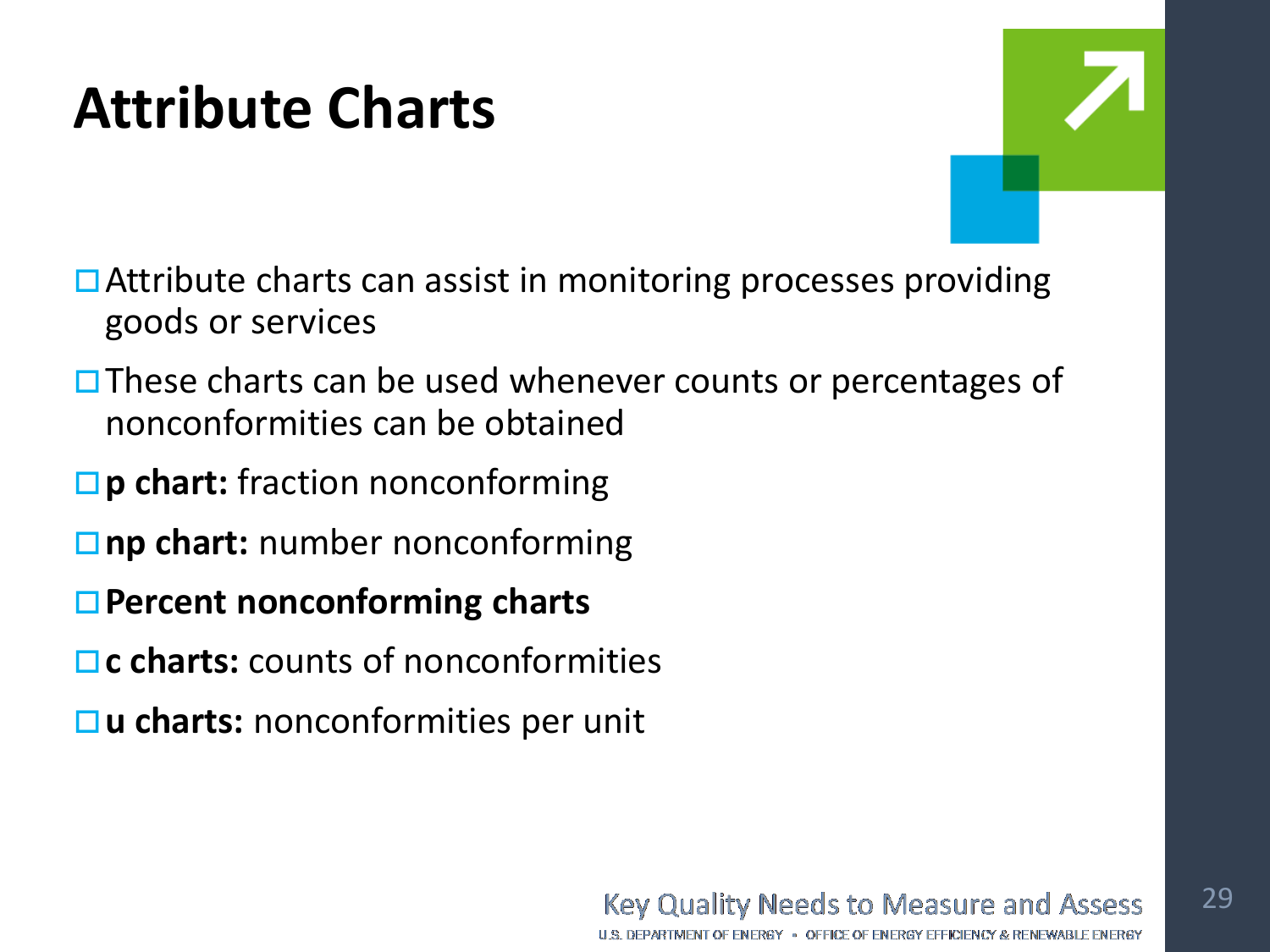# **Selecting Attribute Control Charts**

*C-Charts*

**When studying the proportion of products rendered unusable by nonconformities, one the following charts should be used**:

- $\Box$  Fraction nonconforming (p) chart
- $\Box$  Number nonconforming (np) chart
- $\Box$  Percent nonconforming chart should be used
- **When tracking the number of nonconformities, one of the following charts should be used**:
- $\Box$  Number of nonconformities (c) chart
- $\Box$  Number of nonconformities per unit (u) chart

#### **Key Quality Needs to Measure and Assess** U.S. DEPARTMENT OF ENERGY . OFFICE OF ENERGY EFFICIENCY & RENEWABLE ENERGY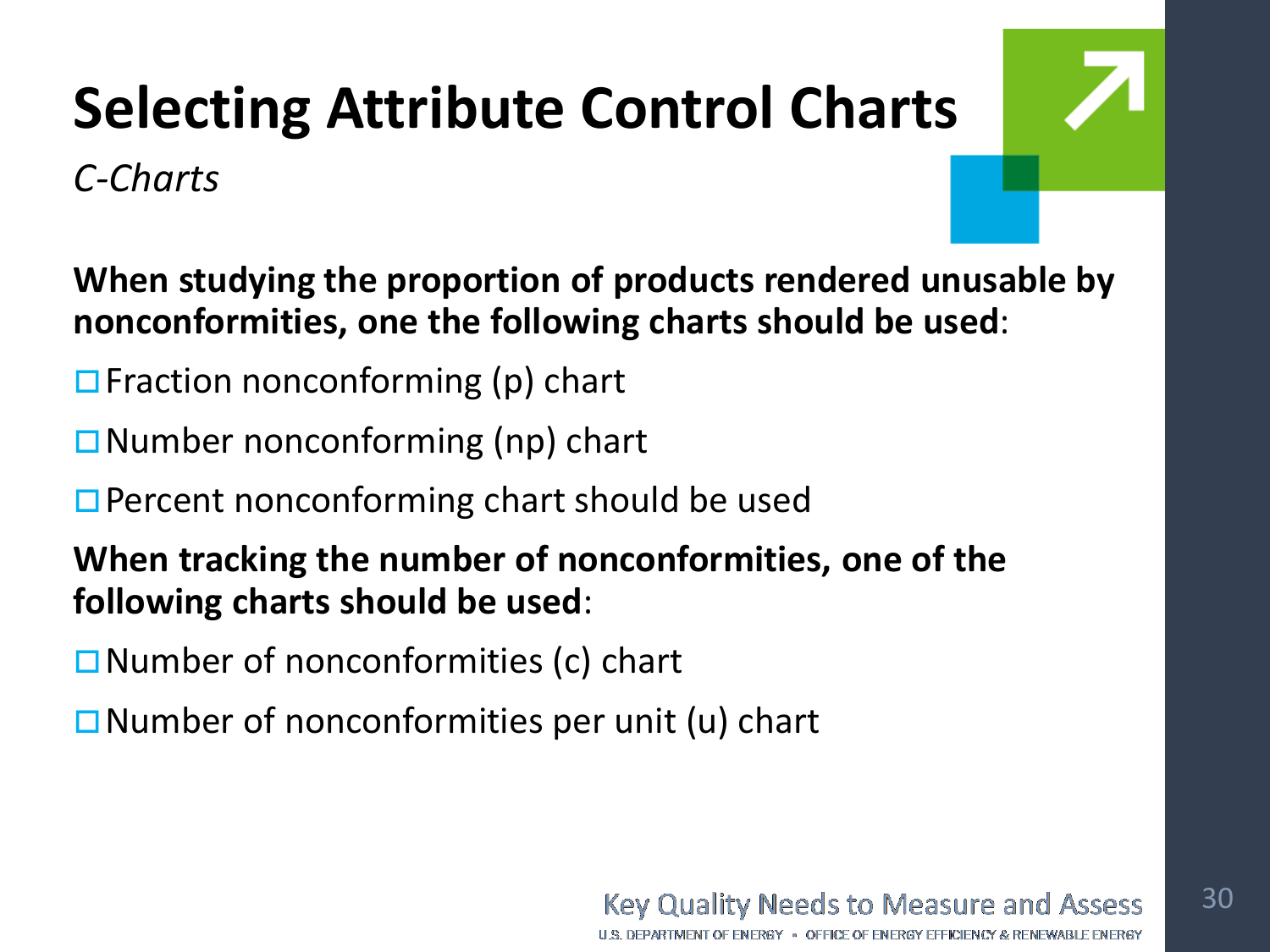*Development*

The sample fraction nonconforming is given as

$$
\hat{\mathsf{p}} = \frac{\mathsf{D}}{\mathsf{n}}
$$

where  $\hat{p}$  is a random variable with mean and variance

$$
\mu = p \qquad \sigma^2 = \frac{p(1-p)}{n}
$$

#### **Key Quality Needs to Measure and Assess**

31

**ILS DEPARTMENT OF ENERGY** OFFICE OF ENERGY EFFICIENCY & RENEWABLE ENERGY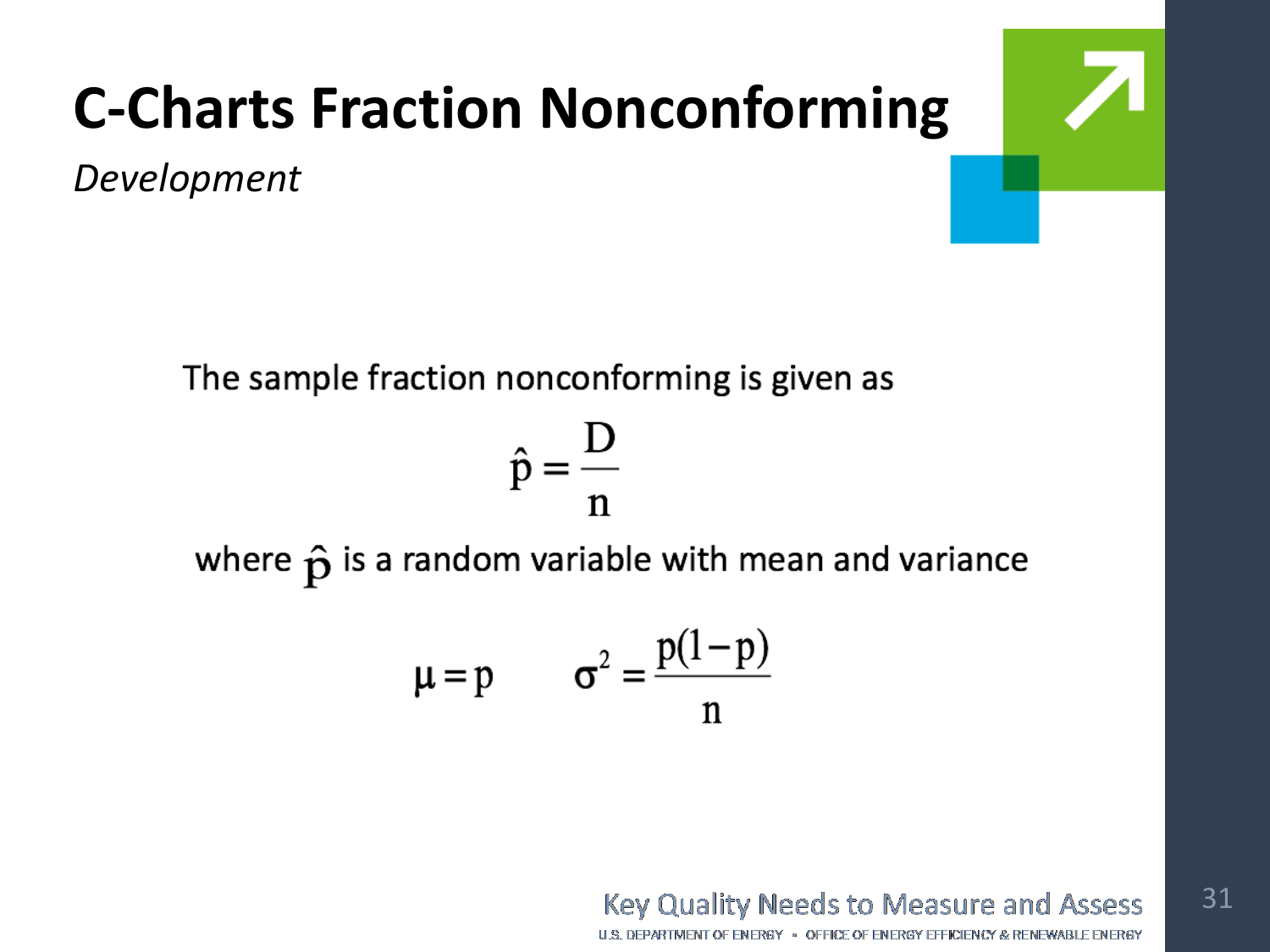*Standard given*

 $\Box$  If a standard value of  $p$  is given, then the control limits for the fraction nonconforming are as follows:

| Upper Control    | =           | $p + 3 \sqrt{\frac{p(1-p)}{n}}$ |                                 |
|------------------|-------------|---------------------------------|---------------------------------|
| Center Line (CL) | =           | $p$                             |                                 |
| Lower Control    | Limit (LCL) | =                               | $p - 3 \sqrt{\frac{p(1-p)}{n}}$ |

**Key Quality Needs to Measure and Assess**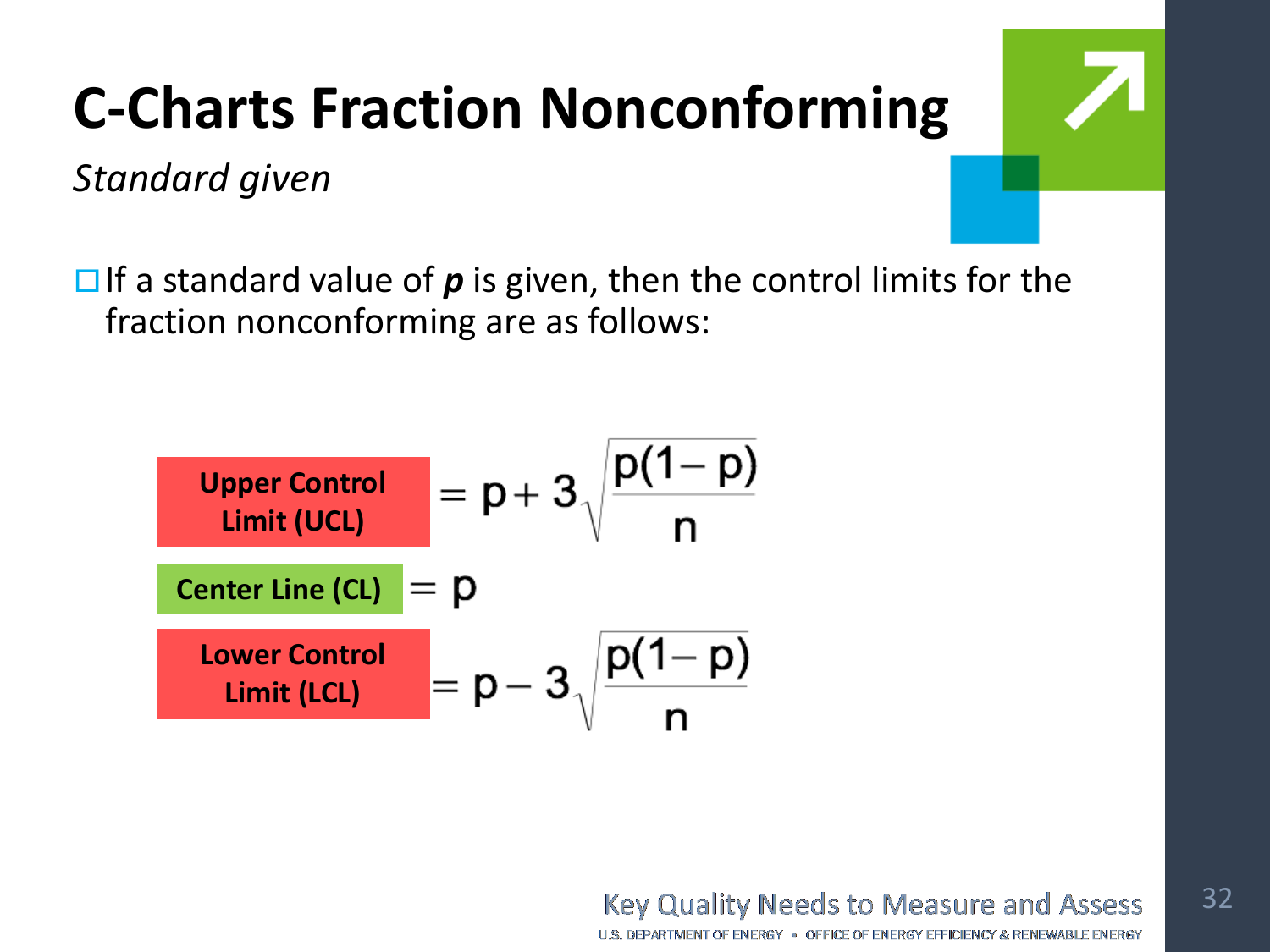*No standard given*

 $\Box$  If no standard value of **p** is given, then the control limits for the fraction nonconforming are as follows:

 $\blacksquare$ 

| Upper Control    | = | $\overline{p} + 3\sqrt{\frac{\overline{p}(1-\overline{p})}{n}}$ | Where                                                                               |                            |
|------------------|---|-----------------------------------------------------------------|-------------------------------------------------------------------------------------|----------------------------|
| Center Line (CL) | = | $p$                                                             | $\sum_{i=1}^{m} D_i$                                                                | $\sum_{i=1}^{m} \hat{p}_i$ |
| Lower Control    | = | $\overline{p} - 3\sqrt{\frac{\overline{p}(1-\overline{p})}{n}}$ | $\overline{p} = \frac{\sum_{i=1}^{m} D_i}{mn} = \frac{\sum_{i=1}^{m} \hat{p}_i}{m}$ |                            |

#### **Key Quality Needs to Measure and Assess**

U.S. DEPARTMENT OF ENERGY . OFFICE OF ENERGY EFFICIENCY & RENEWABLE ENERGY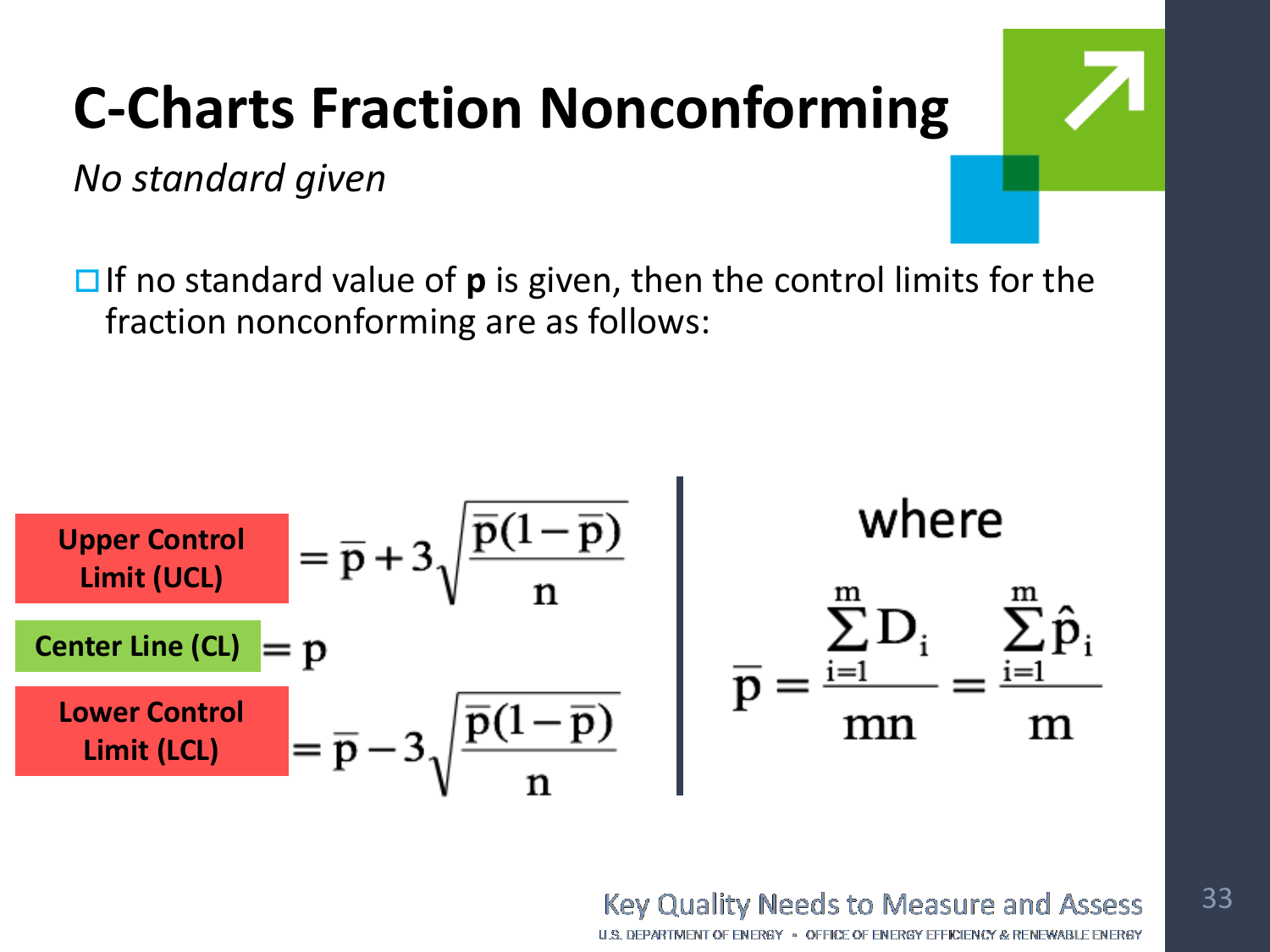### *Example 1*

□ A process that produces bearing housings is investigated. Select 10 samples a lot size of 100.

| Sample #          |  |  |  |  |  |
|-------------------|--|--|--|--|--|
| $\sqrt{2}$ oncom. |  |  |  |  |  |

 $\square$  Is this process operating in statistical control?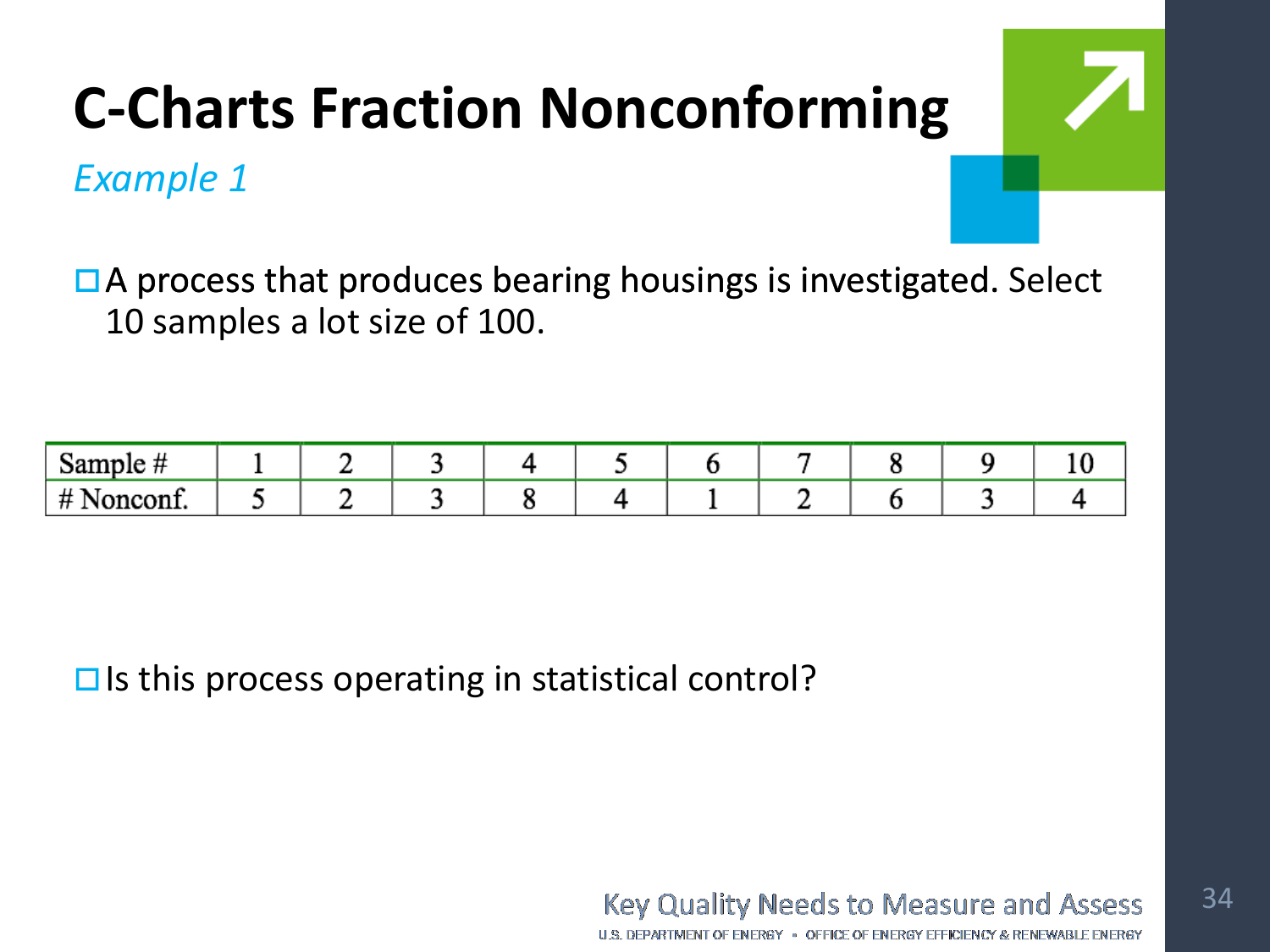*Example 1 (cont.)*

 $n = 100$ ,  $m = 10$ 

| Sample #   |      |      |      |      |      | U    |      |      |      | ΙV   |
|------------|------|------|------|------|------|------|------|------|------|------|
| # Nonconf. |      |      |      |      | 4    |      | ∽    |      |      |      |
| Fraction   |      |      |      |      |      |      |      |      |      |      |
| Nonconf.   | 0.05 | 0.02 | 0.03 | 0.08 | 0.04 | 0.01 | 0.02 | 0.06 | 0.03 | 0.04 |
| $(p_i)$    |      |      |      |      |      |      |      |      |      |      |

$$
\overline{p} = \frac{\sum_{i=1}^{m} \hat{p}_i}{m} = 0.038
$$

**Key Quality Needs to Measure and Assess** 

U.S. DEPARTMENT OF ENERGY . OFFICE OF ENERGY EFFICIENCY & RENEWABLE ENERGY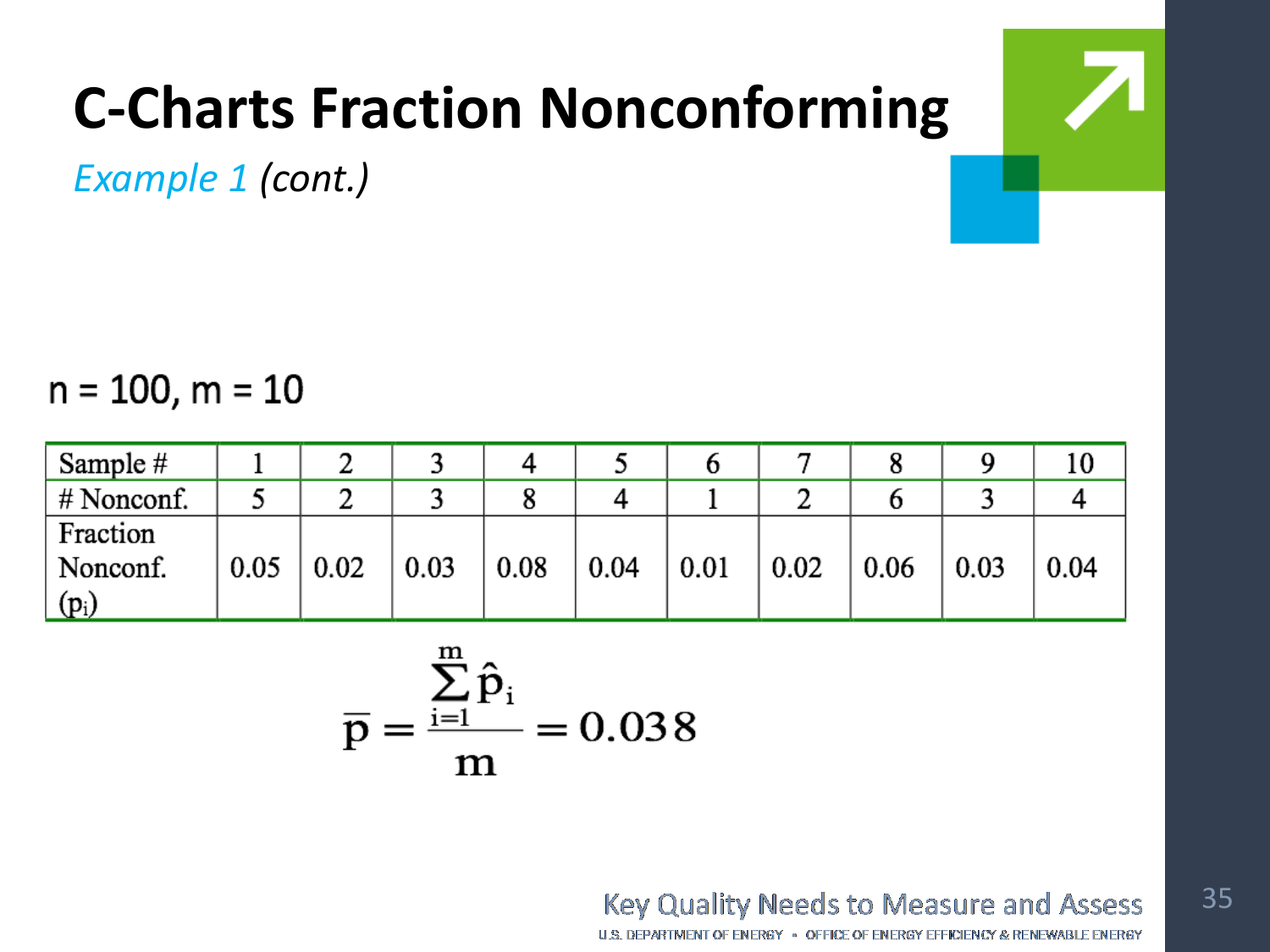*Example 1 (cont.)*

**Control Limits are:** 



#### **Key Quality Needs to Measure and Assess ILS DEPARTMENT OF ENERGY** OFFICE OF ENERGY EFFICIENCY & RENEWABLE ENERGY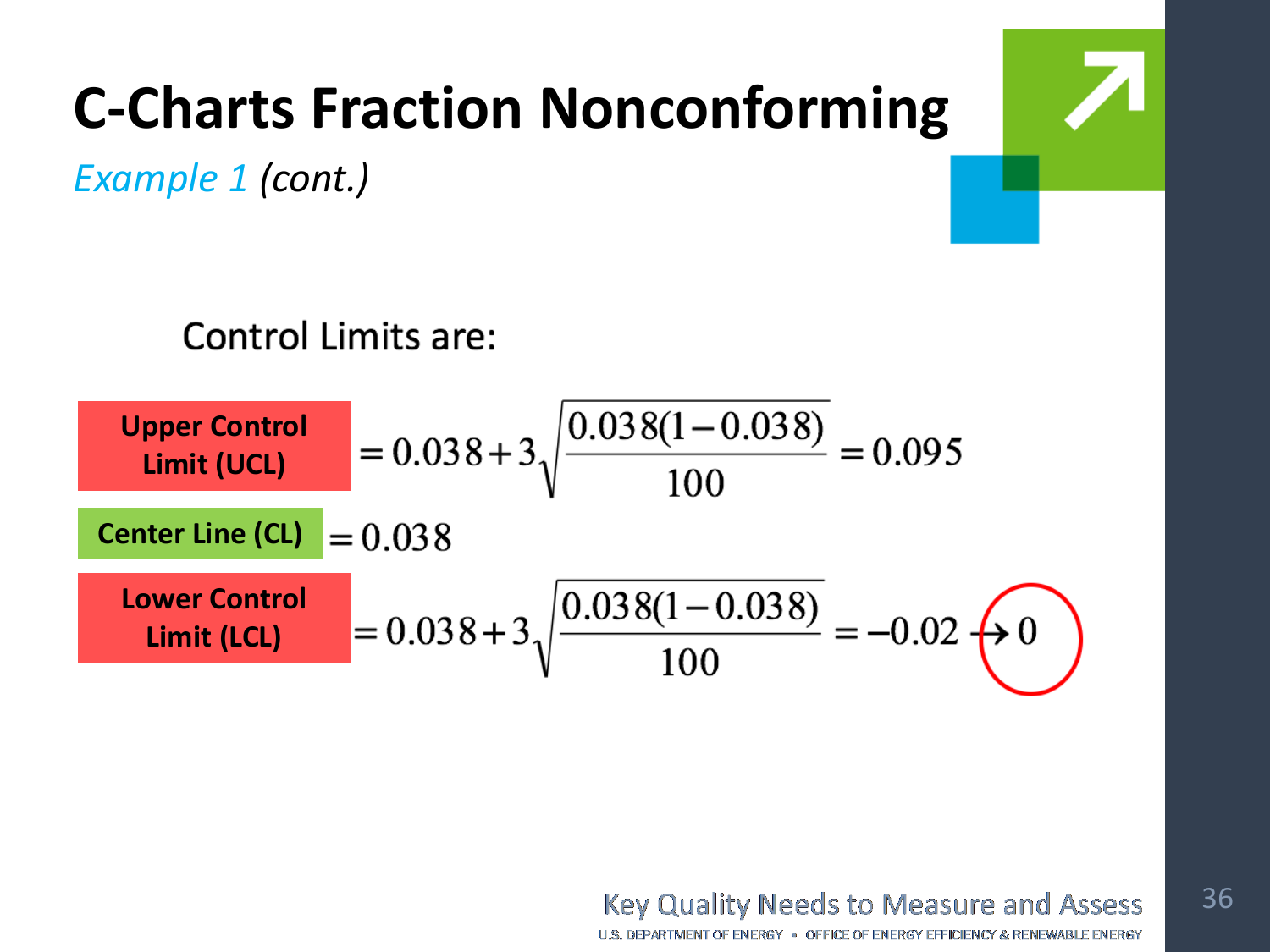

 $\Box$  Variation is acceptable when results stay within the upper and lower control limits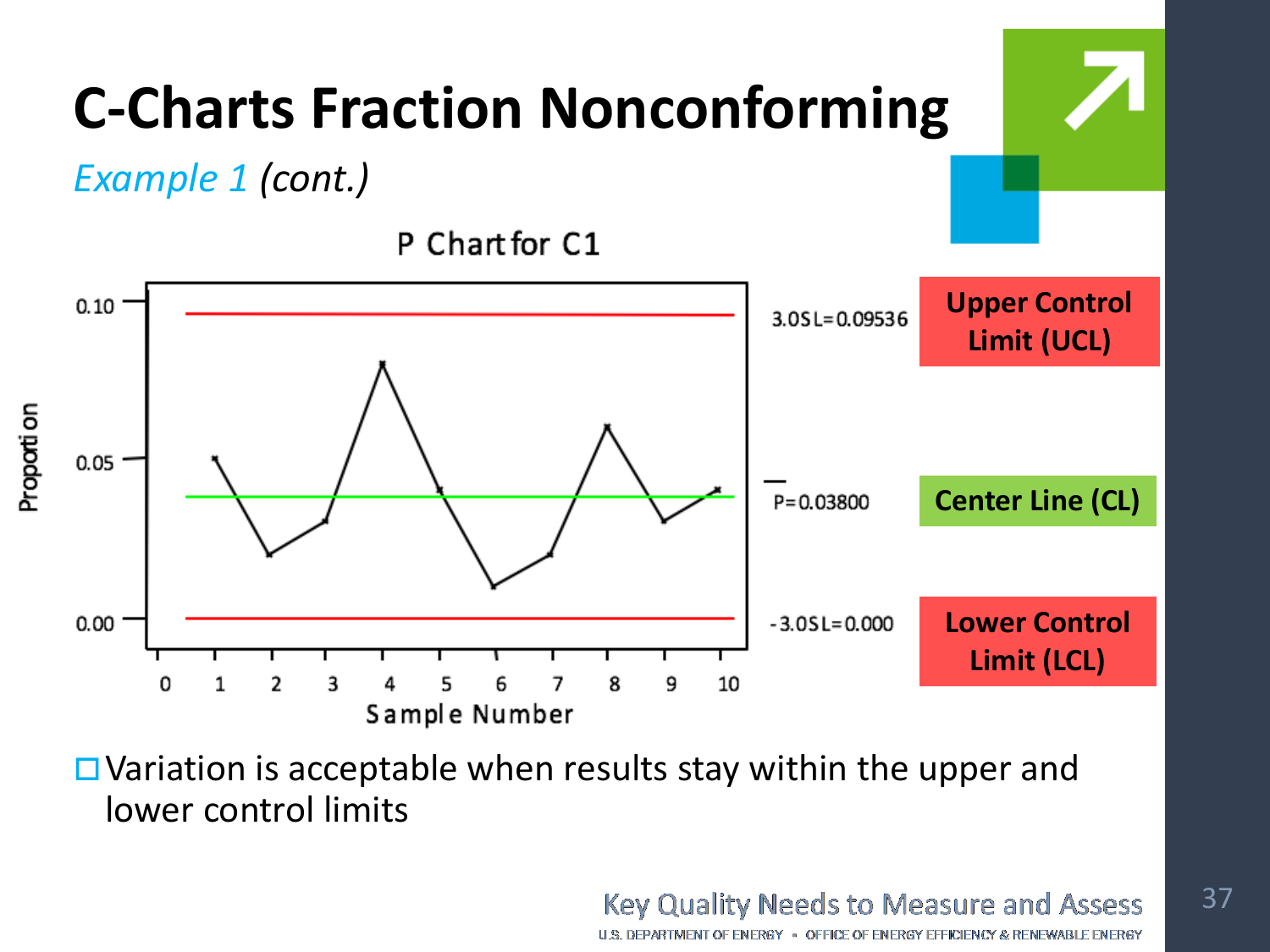### **Nonconformities or Defects**



- $\Box$  There are many instances where an item will contain nonconformities, but the item itself is not classified as nonconforming.
- $\Box$  It is often important to construct control charts (c-charts) for the total number of nonconformities or the average number of nonconformities for a given "area of opportunity." (The inspection must be the same for each unit.)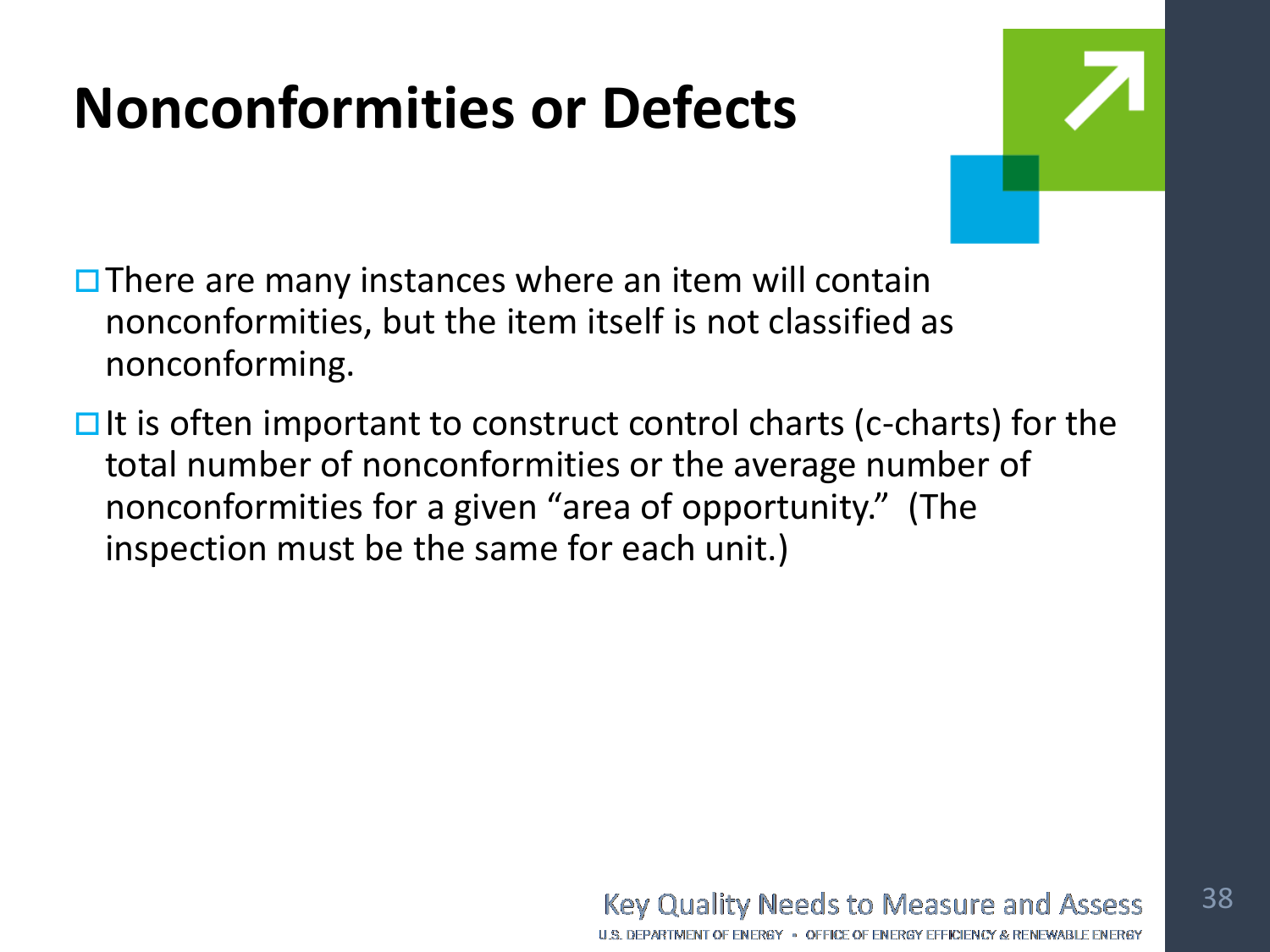### **Constant Sample Size**

*Procedures*





#### **Key Quality Needs to Measure and Assess** U.S. DEPARTMENT OF ENERGY . OFFICE OF ENERGY EFFICIENCY & RENEWABLE ENERGY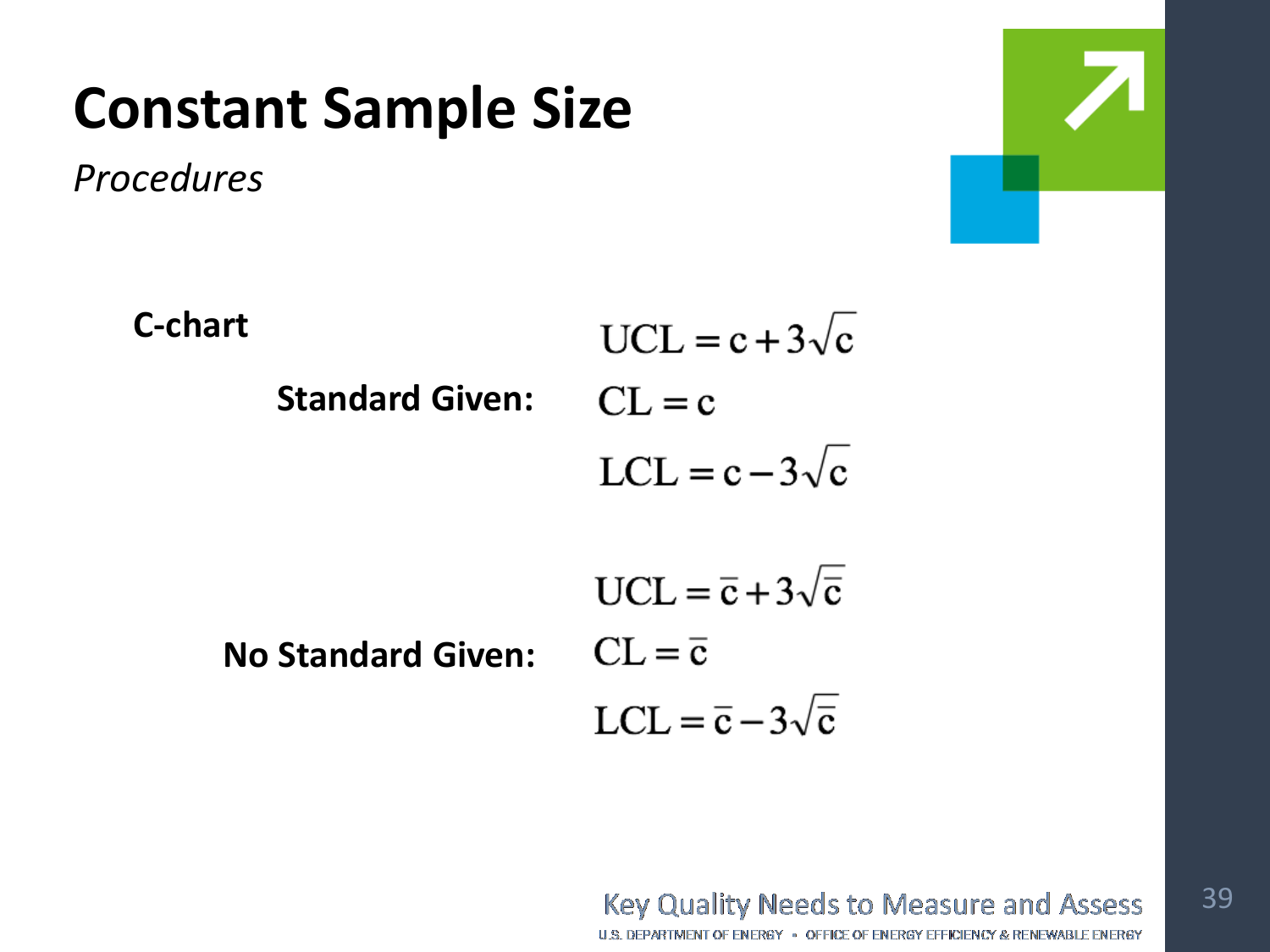### **C-Charts**

*Example 2 – Pure & White*



- $\square$  Pure & White, a manufacturer of copy-machine paper, monitors their production using a c-chart. Pure & White produces paper rolls that are 12 feet long and 6 feet in diameter
	- —A sample is taken from each completed roll, *n*=1, and the lab checks it for nonconformities
- $\Box$  Nonconformities include discolorations, inconsistent paper thickness, flecks of dirt in the paper, moisture content, and ability to take ink. All of these nonconformities have the same weight on the c-chart
- $\Box$  A sample may come from anywhere in the roll so that the area of opportunity for these nonconformities is large, while the overall quality of the paper creates only a very small chance of a specific nonconformity occurring at any one location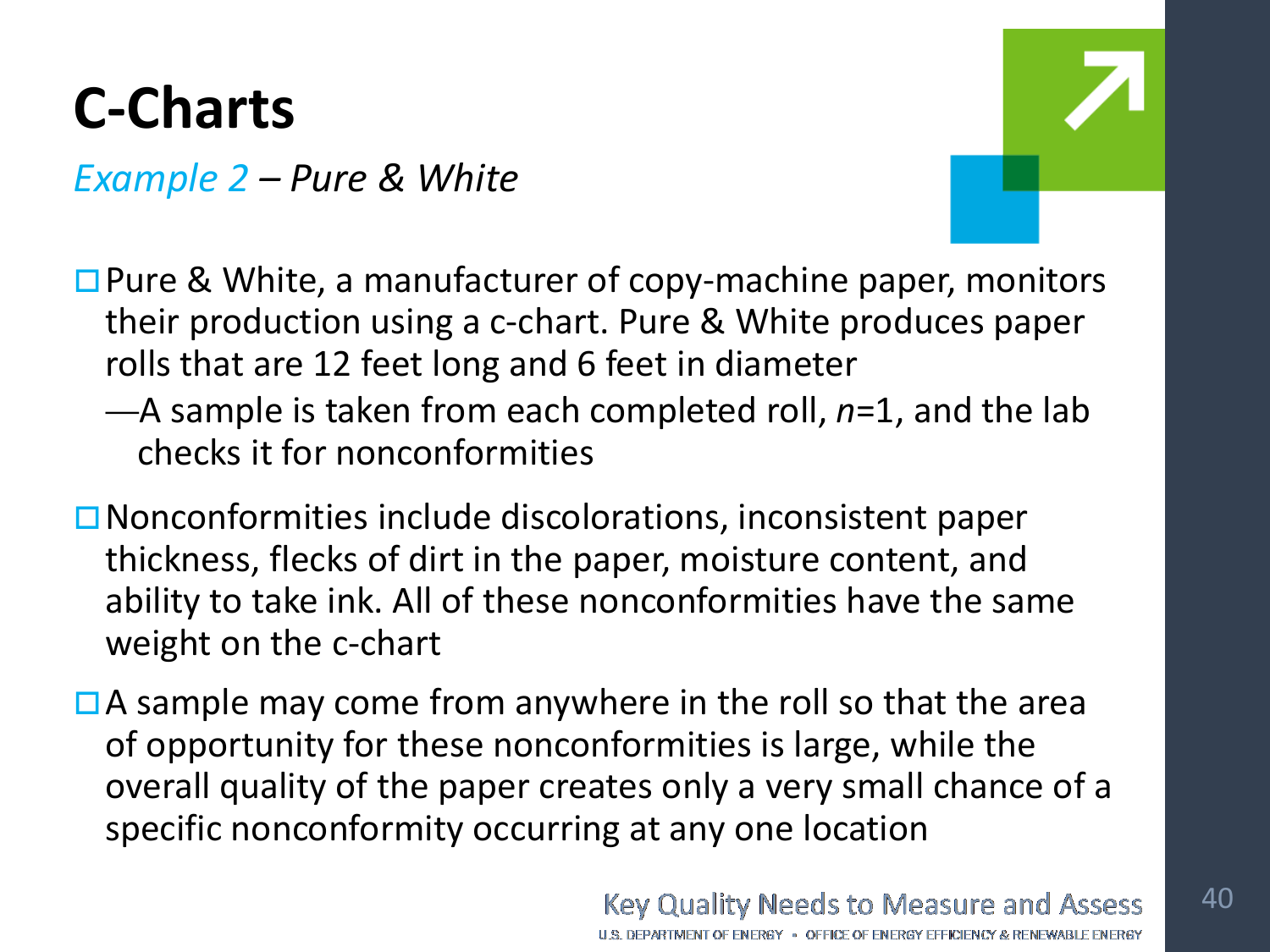### **C-Charts**



 $\Box$  Create a c-chart for the Pure & White company by using the data given in the table

|                    |    | <b>Sample Number</b> | <b>Production Value</b> |
|--------------------|----|----------------------|-------------------------|
|                    |    | X                    | 10                      |
| <b>Center line</b> | 11 |                      | $\bf{11}$               |
| <b>UCL</b>         | 20 | 10                   | 9                       |
|                    |    | 11                   | 12                      |
|                    |    | 12                   |                         |
|                    |    | 13                   | 10                      |
|                    |    |                      |                         |

#### **Key Quality Needs to Measure and Assess**

41

U.S. DEPARTMENT OF ENERGY . OFFICE OF ENERGY EFFICIENCY & RENEWABLE ENERGY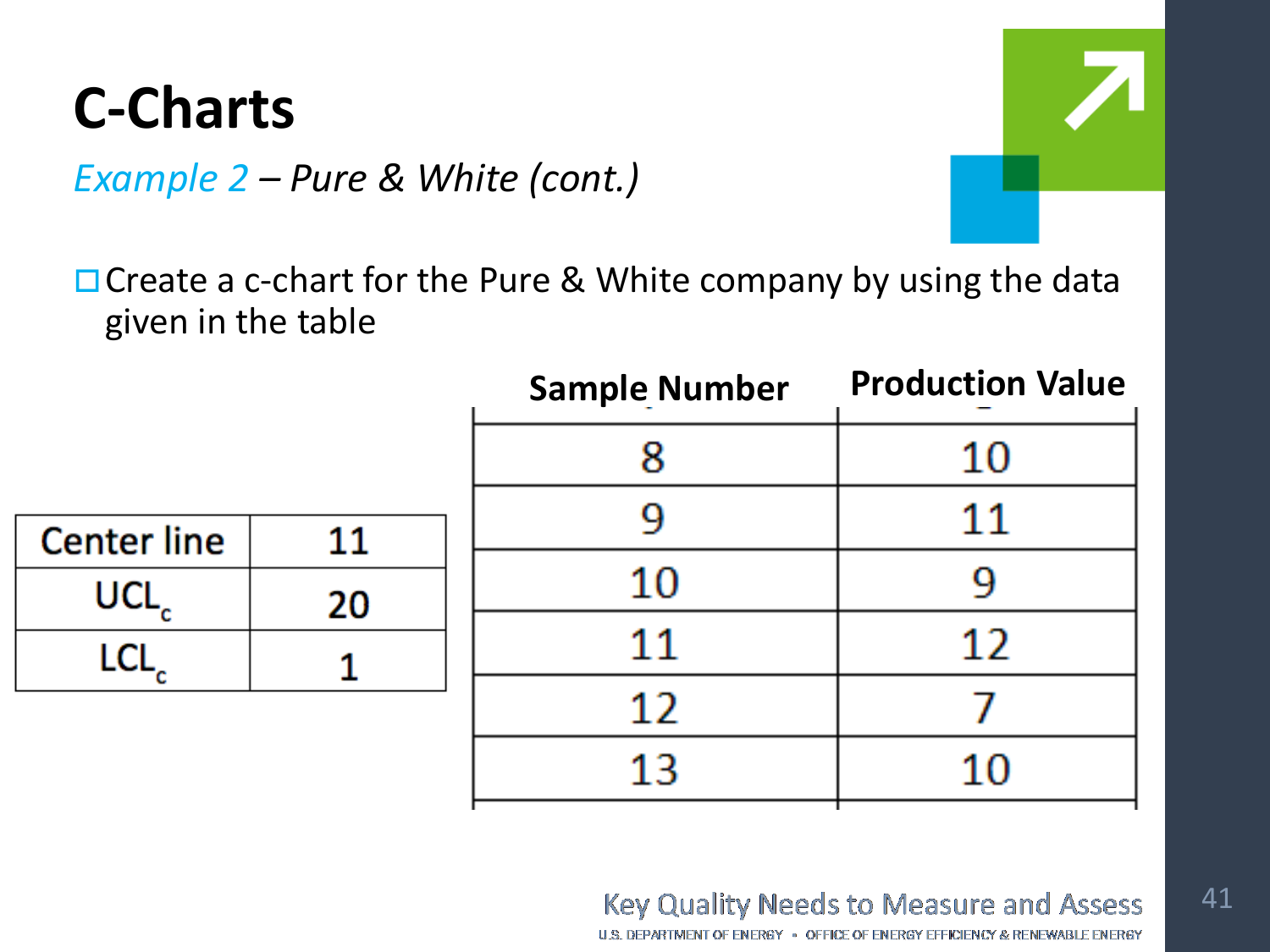### **C-Charts**

*Example 2 – Pure & White (cont.)*

**□** Is this process under statistical control? **No.** 

*Note*: The plot points represent the count of nonconformities (c-value) in each sample (per prior slide values)



ENERGY EFFICIENCY & RENEWABLE ENERGY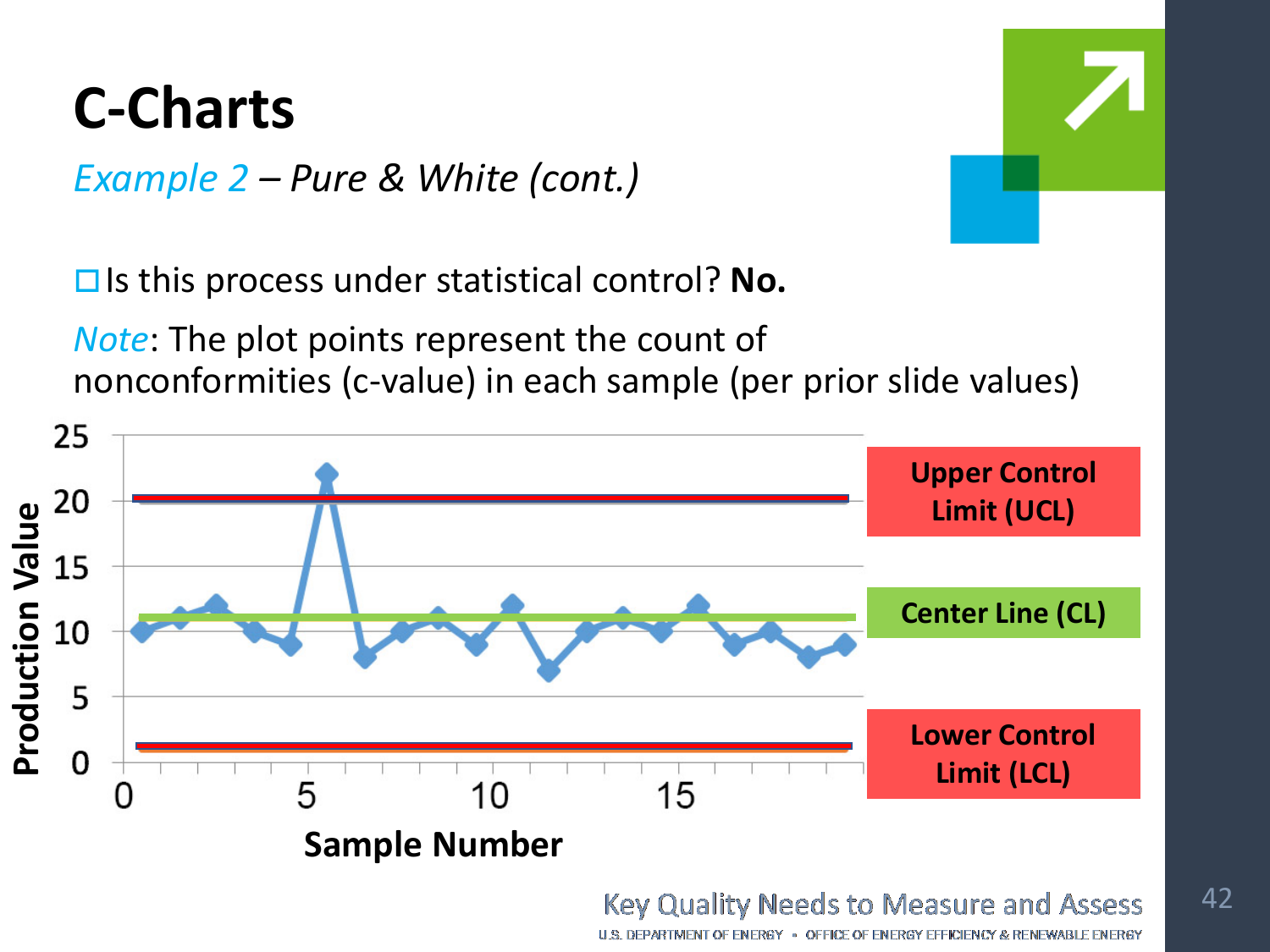# **List Of Terms**

### *In glossary*



43

- **[Acceptance sampling](https://en.wikipedia.org/wiki/Acceptance_sampling)** uses statistical sampling to determine whether to accept or reject a production lot of material.
- **[Single sampling plan](http://www.itl.nist.gov/div898/handbook/pmc/section2/pmc22.htm)** a single sampling plan for attributes is a statistical method by which the lot is accepted or rejected on the basis of one sample.
- **[Double sampling plan](http://wps.prenhall.com/wps/media/objects/7117/7288732/65767_28_SuppG.pdf)** is performed after the first sample is tested. There are then three outcome possibilities: 1) accept lot, 2) reject lot, 3) no decision. If the outcome is (3), and a second sample is taken then the procedure is to combine the results of both samples and make a final deciding on that information.
- **[Multiple sampling plans](http://wps.prenhall.com/wps/media/objects/7117/7288732/65767_28_SuppG.pdf)** are the extension of the double sampling plans when more than two samples are needed to reach a conclusion. The advantage of multiple sampling is a smaller sample size.
- **[Sequential sampling](http://wps.prenhall.com/wps/media/objects/7117/7288732/65767_28_SuppG.pdf)** is the ultimate extension of the multiple samples where items are selected from a lot one at a time and after inspection of each a decision is made to accept the lot or select a both sample to review.
- **[Predictable Variation](http://smallbusiness.chron.com/importance-variation-manufacturing-36996.html)** also referred to as **Expected Variation** are processes for which process variation is the result of random causes. The more stable processes produce products that adhere to specifications to a greater degree than those produced by unstable processes. The more variation in measured product characteristics, the less the product adheres to specifications,
- **[Unpredictable Variation](http://smallbusiness.chron.com/importance-variation-manufacturing-36996.html)** also referred to as **Unexpected Variation** falls outside the upper and lower acceptable limits established for a product specification, which can lead to product discard or salvage. Therefore, a key manufacturing performance objective is the establishment of stable and predictable processes that limits variation to what can be described as random, minimum variation around target values.
- **[Statistical Process Control \(SPC\)](https://en.wikipedia.org/wiki/Statistical_process_control)** is a method of [quality control](https://en.wikipedia.org/wiki/Quality_control) which employs [statistical methods](https://en.wikipedia.org/wiki/Statistics) to monitor and control a process. This helps ensure the process operates efficiently, producing more specification-conforming product with less waste (rework or [scrap](https://en.wikipedia.org/wiki/Scrap)).
- **[Control Charts](https://en.wikipedia.org/wiki/Control_chart)** also known as Shewhart charts (after [Walter A. Shewhart](https://en.wikipedia.org/wiki/Walter_A._Shewhart)) or process-behavior charts, are a statistical process control [tool used to determine if a](https://en.wikipedia.org/wiki/Statistical_process_control) [manufacturing](https://en.wikipedia.org/wiki/Manufacturing_process_management) or [business process](https://en.wikipedia.org/wiki/Business_process) is in a state of [control.](https://en.wikipedia.org/wiki/Statistical_control)

#### **Key Quality Needs to Measure and Assess**